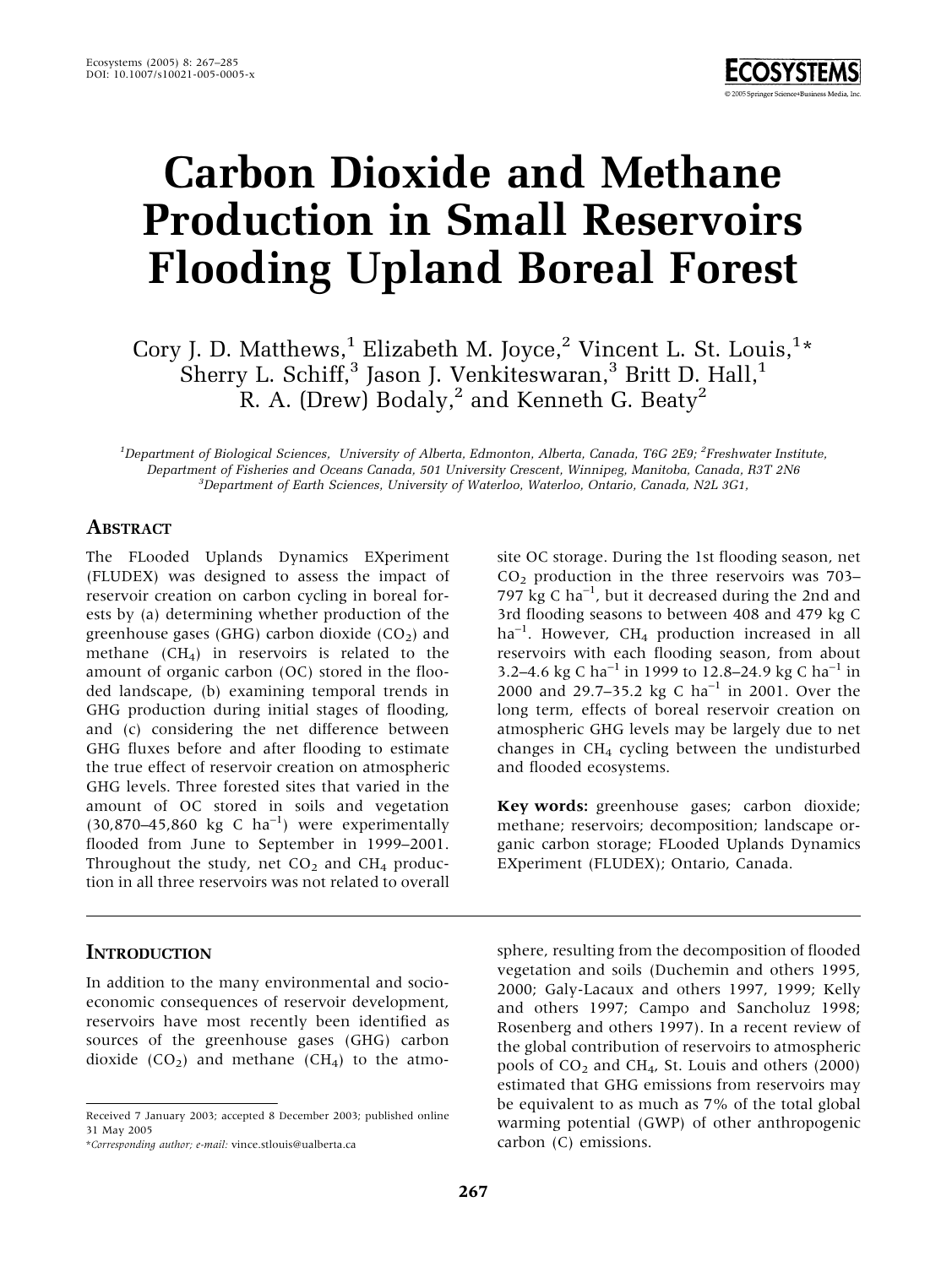Although concern about  $CO<sub>2</sub>$  and  $CH<sub>4</sub>$  emissions from reservoirs has led to emissions monitoring in existing reservoirs, to understand the overall net effect of reservoir creation on GHG flux to the atmosphere, C fluxes must be measured in both the undisturbed, natural ecosystem prior to flooding and the flooded landscape (St. Louis and others 2000; Kelly and others 1997). The Experimental Lakes Area Reservoir Project (ELARP) (Kelly and others 1997) experimentally flooded a boreal wetland after two years of preflood measurements of C exchange between the wetland and the atmosphere. Prior to flooding, the wetland was a natural C sink of approximately 7 g C  $\text{m}^{-2}$  y<sup>-1</sup>. After flooding, it became a relatively large source of C to the atmosphere (130 g C m<sup>-2</sup> y<sup>-1</sup>). This change was attributed to the loss of the photosynthetic  $CO<sub>2</sub>$  sink due to the death of the flooded vegetation, as well as the microbial production of  $CO<sub>2</sub>$  and  $CH<sub>4</sub>$  from the decomposition of large organic C (OC) stores contained in peat and plant tissues.

A companion experiment to the ELARP, the FLooded Uplands Dynamics EXperiment (FLU-DEX), was designed to address the hypothesis that minimizing the amount of OC available for decomposition in the flooded landscape should, in the long term, reduce GHG emissions from reservoirs. The FLUDEX consisted of three experimental reservoirs flooding upland boreal forest sites that varied in OC stores in soils and vegetation. The three main objectives of the FLUDEX were (a) to understand the relationship between landscape OC storage and subsequent reservoir  $CO<sub>2</sub>$  and  $CH<sub>4</sub>$ production; (b) to examine temporal trends in  $CO<sub>2</sub>$ and  $CH_4$  production in newly flooded upland forests, and (c) to assess the net effect (pre- versus postflood) of reservoir creation on GHG fluxes in the boreal ecosystem.

#### **METHODS**

#### Site Description

The FLUDEX was conducted at the Experimental Lakes Area (ELA), which is situated on the Precambrian shield in northwestern Ontario, Canada. Three boreal forest sites characterized by an 18 year-old fire regenerating jack pine (Pinus banksiana) and birch (Betula papyrifera) forest and differing in amounts of OC stored in vegetation and soils were chosen for flooding. Stores of OC were determined from estimates of aboveground vegetation and soil biomass prior to flooding. Biomass of low shrubs, herbs, mosses, and lichens was estimated by harvesting and weighing material from 5–10 quadrats (0.5  $\times$  0.5 m) in each site (D. Heubert unpublished). Woody tissue in tall shrubs and trees was estimated from trunk diameter measurements using standard regression equations (Dyck and Shay 1999). Biomass stored in the forest canopy was estimated from monthly collections of litterfall from three locations within each reservoir. Subsamples of oven-dried biomass of each species were analyzed for C content as in Dyck and Shay (1999). Soil cores were collected from six or seven locations within each site and divided into different horizons (litter, fungal humic, charcoal, and mineral soil), which were measured and analyzed for percent C (Boudreau 2000). Soil C content in each horizon was multiplied by average bulk density of each horizon to estimate total soil OC storage.

The high-C site (0.74 ha) was characterized by two forest communities of similar area: a moist jack pine forest, with an understory of Labrador tea (Ledum groenlandicum), Sphagnum spp., and leatherleaf (Chamaedaphne calyculata) and a drier upland area dominated by jack pine and Polytrichum spp. mosses (D. Heubert unpublished). The average soil depth was 41 cm (Boudreau 2000), and small pools of standing water were occasionally present. The high-C site had the largest OC stores of the three sites (45,860 kg C  $ha^{-1}$ ), with about 60% in aboveground vegetation and 40% in soils (Table 1).

The medium-C site (0.50 ha) consisted of dense jack pine forest with a sparse understory of birch, alder (Alnus spp.) and blueberry shrub (Vaccinium spp.), and an extensive groundcover of various mosses and herbs (D. Heubert unpublished). The soil was well drained and had an average depth of 39 cm (Boudreau 2000). The medium-C site had medium levels of stored OC (34,930 kg C  $ha^{-1}$ ), with most of it in aboveground vegetation (79%). The remaining 21% was stored in soils (Table 1).

The low-C site (0.63 ha) included three vegetation communities. Jack pine forest with stands of birch and a blueberry shrub understory comprised 73% of the area, lichen and moss communities on exposed bedrock made up 22% of the area, and the remaining 5% consisted of an organic pillow community comprised of lichens, mosses, and grasses (D. Heubert unpublished). The average soil depth was 15 cm (Boudreau 2000) and was very dry. This site contained the least amount of stored OC (30 870 kg C  $ha^{-1}$ ), with 64% stored in aboveground vegetation and 36% in soils (Table 1).

#### Reservoir Construction

Wooden reservoir walls were constructed along the lowest topographic contours of each site where the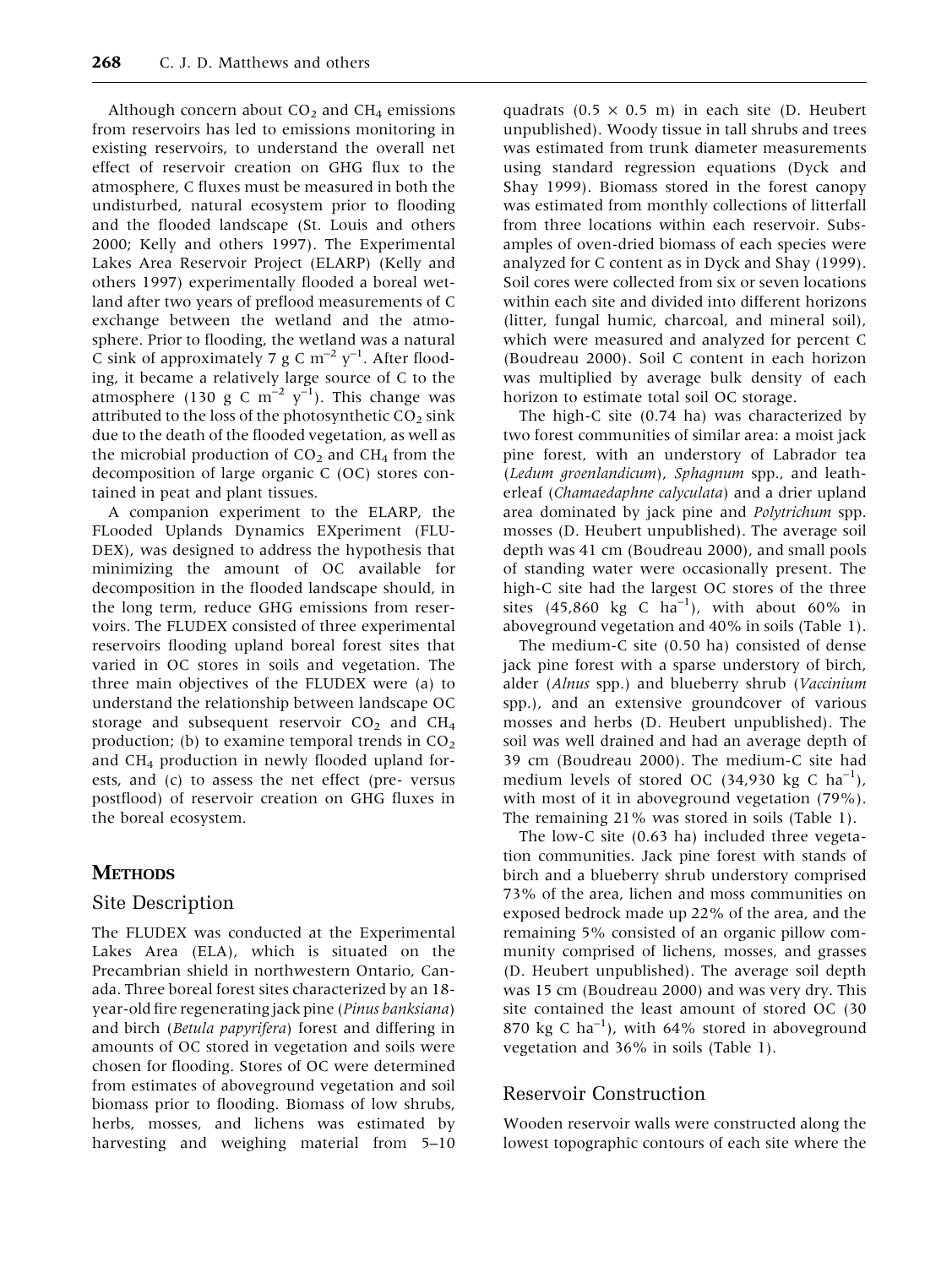|                                                                                | High-C Site                                                                                                     |                                               | Medium-C Site                                        |                            | Low-C Site                                         |                                                                   |
|--------------------------------------------------------------------------------|-----------------------------------------------------------------------------------------------------------------|-----------------------------------------------|------------------------------------------------------|----------------------------|----------------------------------------------------|-------------------------------------------------------------------|
| Dominant vegetation (percent coverage) <sup>a</sup>                            | Pinus/Ledum/Sphagnum (53%)<br>Pinus/Polytrichum (47%)                                                           |                                               | Pinus/Betula (100%)                                  |                            | Polytrichum/Cladina (22%)<br>Pinus/Vaccinium (73%) |                                                                   |
| Range of forest floor (litter and fungal/<br>Range of soil depth $\text{cm}^p$ | $6.3 - 105.0$<br>$1.0 - 37$                                                                                     |                                               | $15.6 - 90.6$<br>$3.5 - 13.0$                        |                            | Organic Pillows (5%)<br>$2.0 - 7.5$<br>$0 - 69.0$  |                                                                   |
| humic layers) depth (cm) <sup>b</sup>                                          | $kg \text{ C ha}^{-1}$                                                                                          | % $Overall$                                   | $kg C ha^{-1}$                                       | %Overall                   | $\mathrm{Kg} \subset \mathrm{ha}^{-1}$             | %Overall                                                          |
| C in trees $\mathbf{C}$                                                        | 26,210                                                                                                          |                                               | 27,600                                               | 79.0                       | 19,570                                             |                                                                   |
| C in foliage                                                                   |                                                                                                                 |                                               |                                                      |                            |                                                    |                                                                   |
| C in bark                                                                      |                                                                                                                 |                                               |                                                      |                            | 1,770<br>1,970                                     |                                                                   |
| C in wood                                                                      | $\begin{array}{r} 1,970 \\ 2,440 \\ 21,800 \\ 1,350 \\ 15,400 \\ 2,900 \\ 2,900 \\ 2,900 \\ 18,300 \end{array}$ | 7<br>2 4 5 7 8 7 9 9 9 9<br>2 4 5 7 9 9 9 9 9 | 2,730<br>3,760<br>21,110                             | 23<br>23445054<br>23445051 | 15,830                                             | $63.7$<br>$5.7$<br>$63.7$<br>$64.7$<br>$64.7$<br>$64.7$<br>$64.6$ |
| C in shrubs $^a$                                                               |                                                                                                                 |                                               |                                                      |                            | 200                                                |                                                                   |
| C in litter and fungal/humic layer $^b$                                        |                                                                                                                 |                                               | $\begin{array}{c} 130 \\ 5,700 \\ 1,500 \end{array}$ |                            |                                                    |                                                                   |
| C in mineral layer <sup>b</sup>                                                |                                                                                                                 |                                               |                                                      |                            |                                                    |                                                                   |
| Total soil C (including litter) $^b$                                           |                                                                                                                 |                                               | 7,200                                                |                            | 8,700<br>2,400<br>11,100                           |                                                                   |
| Total C in aboveground vegetation <sup>a</sup>                                 | 27,560                                                                                                          |                                               | 27,730                                               |                            | 19,770                                             |                                                                   |
| Total C                                                                        | 45,860                                                                                                          |                                               | 34,930                                               |                            | 30,870                                             |                                                                   |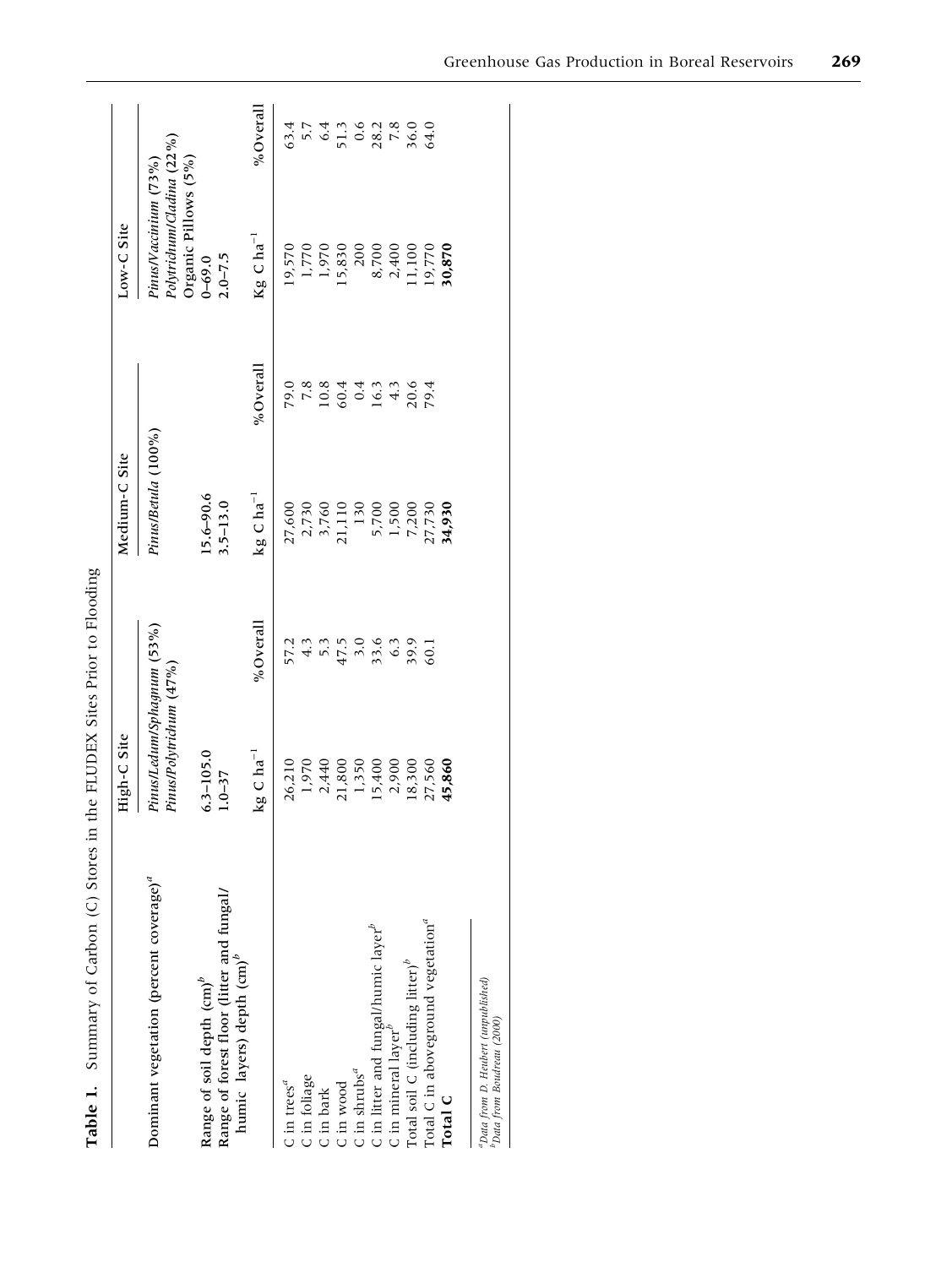|                            | High-C Reservoir | Medium-C Reservoir | Low-C Reservoir |
|----------------------------|------------------|--------------------|-----------------|
| Water surface area $(m^2)$ | 7,400            | 5,000              | 6,300           |
| Catchment area $(m^2)$     | 47,800           | 7,300              | 900             |
| Total site area $(m2)$     | 55,200           | 12,300             | 7,200           |
| Reservoir volume $(m^3)$   | 6,870            | 4,270              | 7,120           |
| Mean depth $(m)$           | 0.9              | 0.9                | 1.1             |
| Length of wood dike (m)    | 132              | 92                 | 237             |
| Length of gravel dike (m)  | 102              | 41                 | 94              |
| C carbon                   |                  |                    |                 |

Table 2. Summary of the Physical Characteristics of the FLUDEX Reservoirs

**Table 3.** FLUDEX Reservoir Water Inputs and Outputs  $(10^3 \text{ m}^3)$  During the 1999, 2000, and 2001 Flooding Seasons

|                                                |              | High-C Reservoir |              |              | Medium-C Reservoir |              |       | Low-C Reservoir |       |
|------------------------------------------------|--------------|------------------|--------------|--------------|--------------------|--------------|-------|-----------------|-------|
|                                                | 1999         | 2000             | 2001         | 1999         | 2000               | 2001         | 1999  | 2000            | 2001  |
| Inputs                                         |              |                  |              |              |                    |              |       |                 |       |
| Inflow                                         | 78.6         | 93.3             | 84.8         | 76.7         | 69.6               | 74.7         | 96.9  | 108.6           | 106.9 |
| Precipitation                                  | 1.9          | 2.8              | 2.6          | 1.3          | 1.9                | 1.8          | 1.7   | 2.5             | 2.3   |
| Catchment input                                | 4.7          | 12.2             | 5.0          | 0.7          | 1.9                | 0.8          | 0.1   | 0.2             | 0.1   |
| Total water input                              | 85.2         | 108.3            | 92.4         | 78.7         | 73.4               | 77.3         | 98.7  | 111.3           | 109.3 |
| Outputs                                        |              |                  |              |              |                    |              |       |                 |       |
| Weir                                           | 60.2         | 80.2             | 64.0         | 60.8         | 57.2               | 63.7         | 33.5  | 42.5            | 51.5  |
| Seepage                                        | 16.0         | 15.9             | 13.0         | 15.4         | 13.9               | 14.5         | 23.1  | 19.1            | 12.2  |
| Bedrock fracture                               | $\mathbf{0}$ | $\mathbf{0}$     | $\mathbf{0}$ | $\mathbf{0}$ | $\mathbf{0}$       | $\mathbf{0}$ | 36.9  | 43.4            | 40.8  |
| Drawdown                                       | 6.9          | 6.9              | 6.9          | 4.3          | 4.3                | 4.3          | 7.1   | 7.1             | 7.1   |
| Evaporation                                    | 1.6          | 1.8              | 1.9          | 1.4          | 1.3                | 1.4          | 1.4   | 1.7             | 1.6   |
| Canopy interception                            | 0.8          | 1.3              | 0.4          | 0.6          | 0.9                | 0.3          | 0.7   | 1.0             | 0.3   |
| Total water output                             | 85.5         | 106.1            | 86.2         | 82.5         | 77.6               | 84.2         | 102.7 | 114.8           | 113.5 |
| % water yield                                  | 100.4        | 97.9             | 93.3         | 104.7        | 105.7              | 108.8        | 104.1 | 103.2           | 103.9 |
| Residence time (d)                             | 8.5          | 7.5              | 9.4          | 5.3          | 5.5                | 5.7          | 10.1  | 7.0             | 7.1   |
| # of water exchanges <sup><math>a</math></sup> | 12.4         | 14.0             | 11.2         | 19.8         | 18.7               | 18.3         | 10.4  | 14.9            | 14.7  |

<sup>a</sup>Total water output during the flooding season (around 100 days) divided by the reservoir volume C, carbon

flooded water depth was projected to be greater than 1 m. Gravel dikes lined with polyethylene sheeting were built where the flood depth was less than 1 m. No dikes were built where natural contours of the sites were greater than the maximum height of the water, creating regions open to catchment input.

The sites were studied in their natural state in 1998 and then flooded in 1999, 2000 and 2001. During the flooding season (June to September), surface water from a nearby oligotrophic lake (Roddy Lake) was pumped continuously to the sites via aluminium irrigation pipes ending in three inlets at the top of the reservoir walls, flooding the sites to

average depths of 0.9–1.1 m (Table 2). Reservoir volumes ranged from  $4,270$  to  $7,120 \text{ m}^3$  (Table 2). During the flooding season, water inputs (inflow, precipitation, and catchment input), storage in soils, and outputs (outflow, dike seepage, and evaporation) were monitored using standard procedures and equipment (V-notch weirs, calibrated flow meters) to calculate a detailed water budget for each flooding season (Table 3). Annual drainage of the FLUDEX reservoirs from October until May mimicked seasonal fluctuations in water levels at the shallow margins of large northern hydroelectric reservoirs, when turbine flow is increased to meet heightened electrical demands in winter.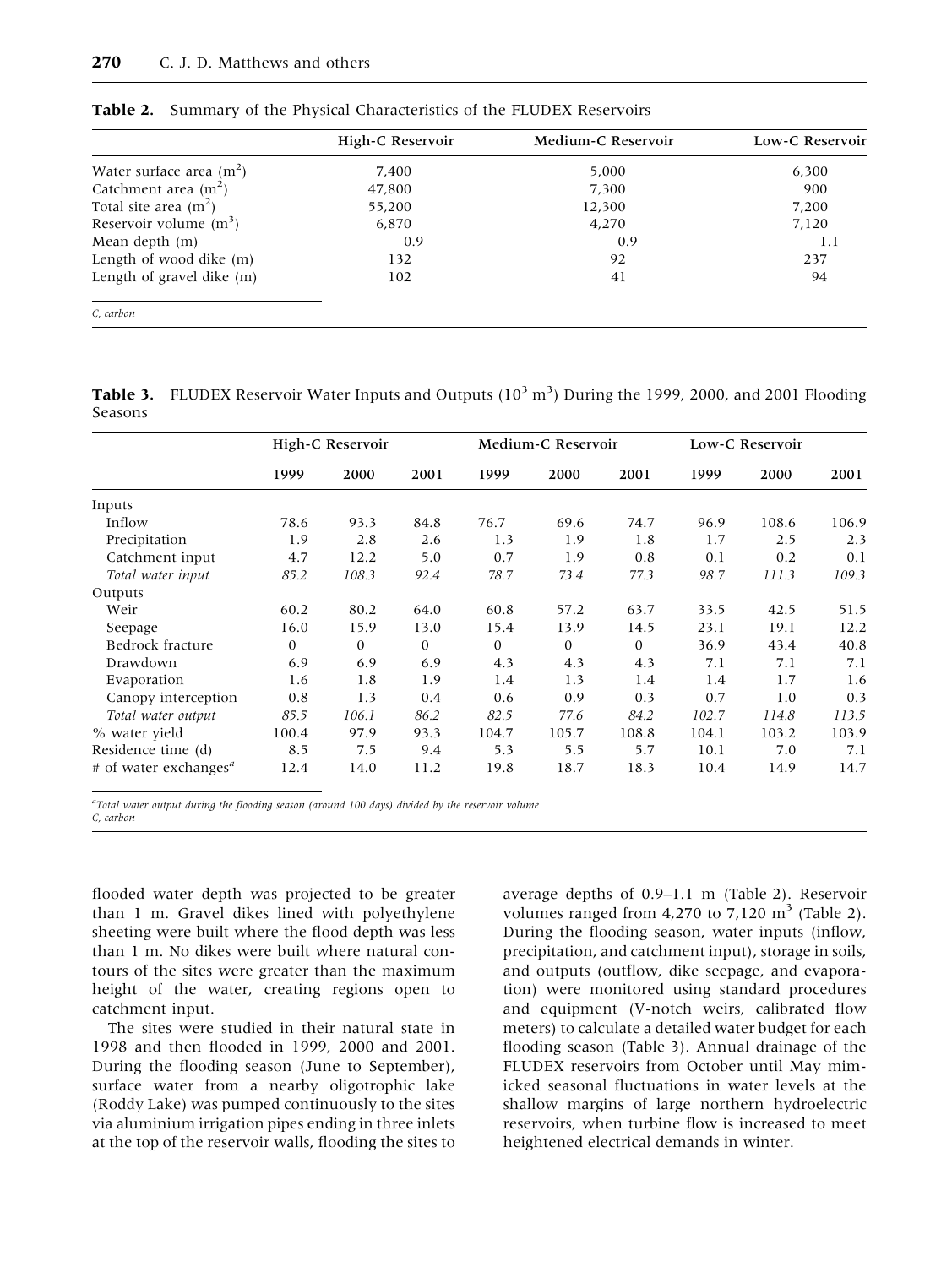## Net Reservoir Greenhouse Gas Production—Inorganic Carbon and Methane Mass Budgets

Carbon dioxide and  $CH<sub>4</sub>$  produced via microbial decomposition of flooded soils and vegetation either dissolved into the reservoir water column (forming dissolved inorganic carbon [DIC] and dissolved  $CH<sub>4</sub>$ ) or formed bubbles and was emitted directly to the atmosphere as  $CO<sub>2</sub>$  and  $CH<sub>4</sub>$ . Net reservoir  $CO<sub>2</sub>$  and  $CH<sub>4</sub>$  production was determined from inorganic C and  $CH<sub>4</sub>$  mass budgets that included total reservoir inorganic  $C$  and  $CH<sub>4</sub>$  inputs (DIC and  $CH<sub>4</sub>$  added via pumped inflow water, precipitation, and catchment input) and total reservoir inorganic C and  $CH_4$  outputs (DIC and  $CH_4$ removed via outflow water, dike seepage, fracture flow, and drawdown; diffusive surface  $CO<sub>2</sub>$  and  $CH<sub>4</sub>$  fluxes; and ebullition  $CO<sub>2</sub>$  and  $CH<sub>4</sub>$  fluxes) over the flooding season. Inorganic C and  $CH<sub>4</sub>$  inputs and outputs were determined by multiplying DIC and dissolved CH<sub>4</sub> concentrations (measured frequently throughout the flooding season) in each of the budget components by water volumes entering and exiting the reservoirs (monitored throughout the flooding season using flow meters and V-notch weirs). Carbon dioxide and  $CH_4$  outputs via diffusive gas exchange were estimated using sulphur hexafluoride  $(SF_6)$ -derived gas transfer velocities and dissolved surface water  $CO<sub>2</sub>$ and CH<sub>4</sub> concentrations, and  $CO<sub>2</sub>$  and CH<sub>4</sub> outputs via ebullition were measured directly. Total seasonal inorganic C and  $CH<sub>4</sub>$  inputs were subtracted from total seasonal inorganic C and  $CH<sub>4</sub>$  outputs to determine net reservoir  $CO<sub>2</sub>$  and  $CH<sub>4</sub>$  production during each flooding season.

# Inorganic Carbon and Methane Inputs (Inflow, Precipitation, and Catchment Input)

Inflow water was sampled for DIC and  $CH<sub>4</sub>$  content at only one site (entering the low-C reservoir) because DIC and  $CH<sub>4</sub>$  concentrations in water supplying each of the three reservoirs was the same (data not shown). Water was collected at 13:00 for three consecutive days biweekly using evacuated 60-ml Wheaton bottles. Immediately after collection, inflow samples were acidified using 0.5 ml 85% phosphoric acid  $(H_3PO_4)$  to convert all DIC to  $CO<sub>2</sub>$ . Samples were then analyzed for  $CO<sub>2</sub>$  and  $CH<sub>4</sub>$  content using a Varian 3800 gas chromatograph (GC) equipped with a flame ionization detector (FID) at 250°C. Samples were placed on a wrist-action shaker for 10 min to

equilibrate gases between the liquid phase and nitrogen headspace. Headspace (0.2 ml) was injected through an injection port using a pressure lock gastight syringe. Carbon dioxide and CH4 were separated using UHP hydrogen as a carrier gas through a hayesep D column at 80°C. A ruthenium methanizer converted  $CO<sub>2</sub>$  to  $CH<sub>4</sub>$ . Six to seven standards (supplied by Praxair and Linde– Union Carbide) ranging from 75 to 1,000 ppm for  $CO<sub>2</sub>$  and 1.6 to 75 ppm for  $CH<sub>4</sub>$  were used to calibrate the GC. Standard calibration curves with an  $r^2$  greater than 0.99 were accepted for analyses, and a standard was analyzed after every 10 samples to check the GC calibration. A Varian Star Workstation program integrated peak areas and duplicate injections were performed on approximately 10% of samples to ensure reproducibility of results. Gas concentrations were corrected for temperature and barometric pressure differences between sample collection and gas analyses. Dissolved inorganic C and  $CH<sub>4</sub>$  inputs via inflow were determined by multiplying average biweekly inflow DIC and  $CH<sub>4</sub>$  concentrations by inflow water volume over the

2-week period (quantified using an in-line flow meter attached to inflow pipes). Biweekly inputs were summed to obtain seasonal inputs.

Dissolved inorganic C inputs via precipitation were estimated by multiplying total precipitation volume over the flooding season (Table 3) by average precipitation DIC and  $CH<sub>4</sub>$  concentrations (precipitation data were collected at the ELA meteorological station less than 1 km from the reservoirs). Seasonal watershed DIC and  $CH<sub>4</sub>$  inputs were estimated by multiplying DIC and  $CH<sub>4</sub>$  concentrations in catchment flow from a nearby upland catchment (ELA Lake 114 [L114]) by total catchment input water volumes (estimated by adjusting flow volume data collected at a nearby terrestrial flow monitoring site so that it was proportionate to reservoir catchment area) over the flooding season. Seasonal average DIC and CH4 concentrations in inflow, precipitation, and catchment flow were used in the calculations because frequent measurements throughout the season showed them to be constant.

# Inorganic Carbon and Methane Outputs (Diffusive Surface Flux, Outflow Water, and Ebullition)

Diffusive Surface Carbon Dioxide and Methane *fluxes*. Sulfur hexafluoride gas was used to determine gas transfer coefficients  $(k)$  at the surface of each reservoir. The  $k$  values were then used with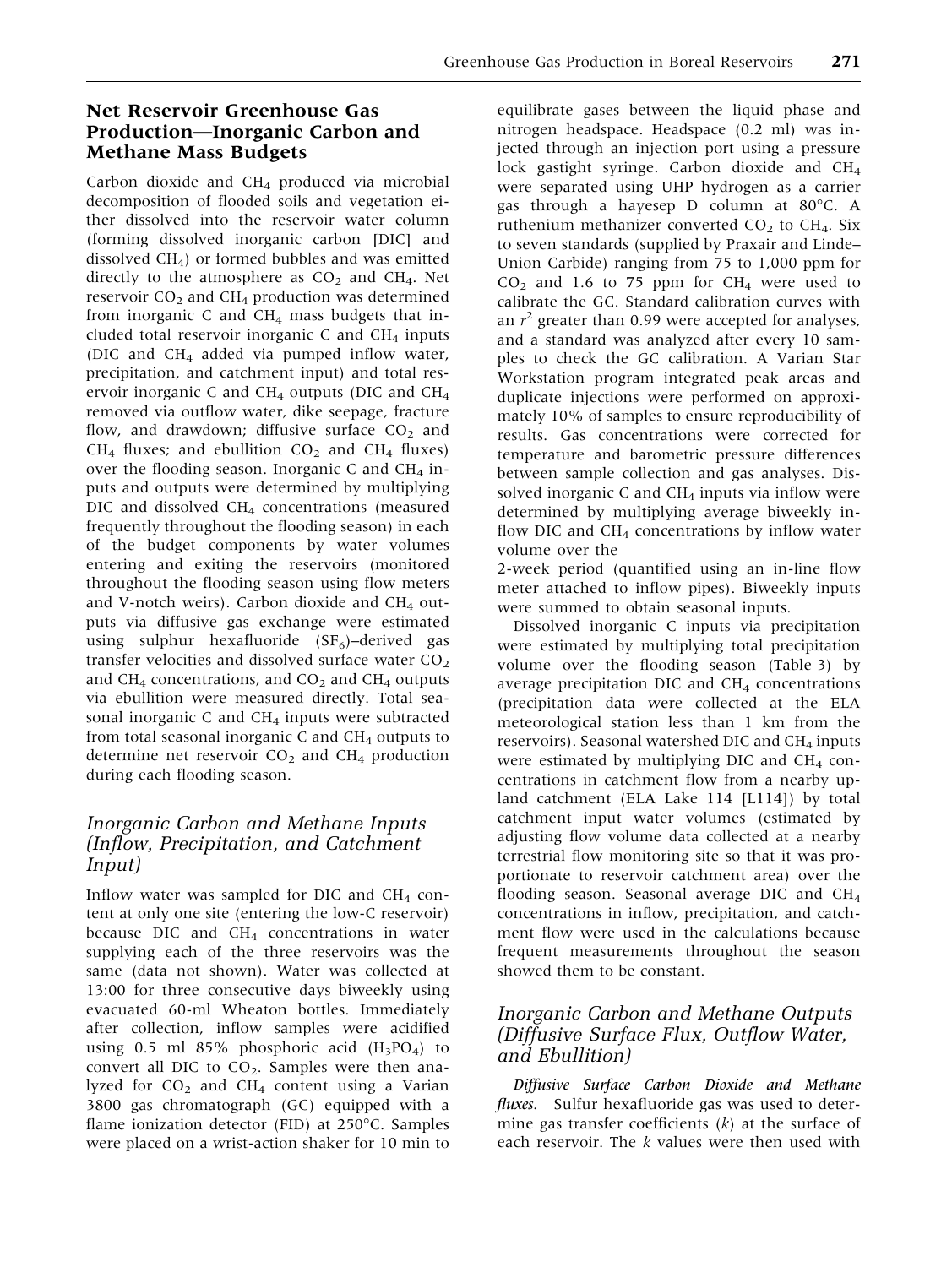dissolved surface  $CO<sub>2</sub>$  and  $CH<sub>4</sub>$  concentrations to estimate diffusive fluxes of these gases to the atmosphere. For theory behind the  $SF_6$  method and details on  $SF_6$  addition, sample collection, and analysis, refer to Matthews and others (2003). Briefly,  $SF<sub>6</sub>$  was added to each reservoir every two weeks approximately 4–5 days before sampling for dissolved surface  $CO<sub>2</sub>$  and CH<sub>4</sub> began. After SF<sub>6</sub> concentrations were uniform throughout the reservoir, surface water was collected daily to determine  $SF_6$  concentrations at 10 locations in each reservoir. Samples were analyzed within 2–4 hours after collection using a GC.

Dissolved surface water  $CO<sub>2</sub>$  and  $CH<sub>4</sub>$  concentrations were measured to estimate diffusive gas flux from the reservoir surfaces. Surface water samples were collected for three consecutive days every two weeks (in conjunction with inflow and outflow water sampling), resulting in eight sampling sets throughout each flooding season. Samples were collected about 10 cm below the surface at four locations with the following characteristics: (a) treed and deep water, (b) open and deep water, (c) treed and shallow water, and (d) open and shallow water. These locations were chosen to examine differences in surface concentrations in open versus sheltered areas of the reservoir and in surface waters close to (less than 0.5 m) and far from (more than 1 m) sediments. During flooding in 2000, sampling was done three times daily at 7:00, 13:00, and 20:00 to determine if there were diel patterns in concentrations. Samples were analyzed for dissolved  $CO<sub>2</sub>$  and  $CH<sub>4</sub>$  content on a GC following the same procedure as inflow water samples, except that the samples were not acidified prior to analysis. There were no consistent differences or noticeable spatial patterns in either  $CO<sub>2</sub>$  or CH4 concentrations between deep/shallow or sheltered/open areas, but there were diel differences in  $CO<sub>2</sub>$  concentrations, with morning concentrations higher than evening concentrations. Midday concentrations equaled the average of morning and evening concentrations (data not shown); therefore, the midday sampling run was omitted in 2001. Morning and evening concentrations from the four locations were averaged to obtain a concentration representative of the entire reservoir over a 24-h period.

Outflow Water (Weir Outflow, Dike Seepage, Fracture Flow, Drawdown). Water was collected at the outflow weir of each reservoir to determine the amount of DIC and  $CH<sub>4</sub>$  exiting each reservoir; sample collection and analysis procedures were the same as for inflow procedures. Dissolved inorganic C and  $CH<sub>4</sub>$  outputs via weir outflow were determined by multiplying average biweekly outflow DIC and  $CH<sub>4</sub>$  concentrations by weir outflow water volume during the 2-week period (calculated using continuous stage level recorders located at the outflow weir of each reservoir). Seasonal outputs were determined by summing biweekly outputs.

Dike seepage and bedrock fracture flow (low-C reservoir, Table 3) volumes were determined by channeling water flowing beneath the dikes along the reservoir perimeter into a gauged weir. Volumes were then multiplied by weir outflow DIC and CH4 concentrations to estimate seasonal DIC and CH<sub>4</sub> losses. Estimates of DIC and CH<sub>4</sub> lost via seepage and fracture flow are conservative because weir outflow DIC and  $CH<sub>4</sub>$  concentrations were lower than DIC and  $CH<sub>4</sub>$  concentrations in bottom and pore waters that also contributed to seepage and fracture flow.

Dissolved inorganic C and CH4 outputs during reservoir drawdown at the end of the flooding season were estimated by multiplying water column DIC and CH<sub>4</sub> concentrations at 120, 100, 80, 60, 40, 20, and 2 cm above the soil/water interface 2–4 days before drawdown began by volumes corresponding to each of those depth profiles (determined from reservoir storage–discharge curves). Dissolved inorganic C and CH<sub>4</sub> storage in each depth profile was then summed to obtain the total amount of DIC and  $CH<sub>4</sub>$  in the reservoirs at the time of drawdown.

Ebullition. Five inverted 30-cm–diameter plastic funnels were deployed at the water surface in each reservoir to trap bubbles originating from flooded soils. Bubble traps were deployed continuously and checked weekly to biweekly for bubble accumulation. Bubble volume was measured by removing the accumulated gas via a rubber septum using a needle and syringe. Fresh bubbles were collected into another bubble trap for concentration analysis by probing the flooded soils with a pole. Carbon dioxide and  $CH<sub>4</sub>$  concentrations in fresh bubbles were determined using a GC (see above). Bubble  $CO<sub>2</sub>$  and  $CH<sub>4</sub>$  concentrations were multiplied by bubble volume collected over the weeklong period to determine  $CO<sub>2</sub>$  and  $CH<sub>4</sub>$ ebullition fluxes.

## Error Associated with Inorganic Carbon and Methane Mass Budgets

Error associated with the various terms in the budget would arise from (a) analytical precision of GC measurement; (b) temporal/spatial variation in DIC and CH<sub>4</sub> concentrations averaged for calcula-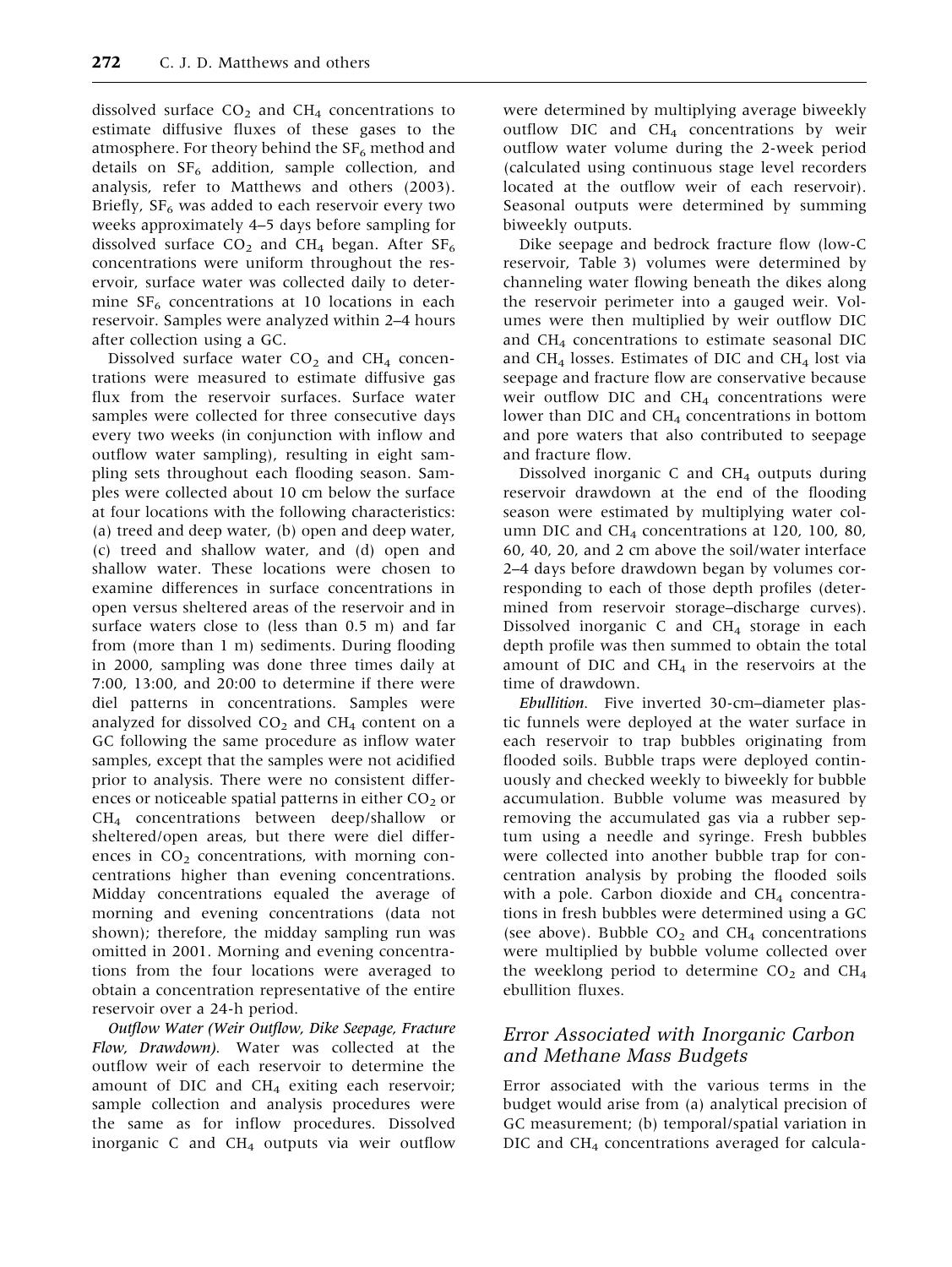

Figure 1. Dissolved inorganic carbon (DIC) (top) and methane (CH<sub>4</sub>) (bottom) concentrations in reservoir inflow and outflow water during 1999, 2000, and 2001.

tion purposes; and (c) errors in our estimates of water volumes used in our calculations.

Analytical precision was  $\pm 10\%$  for both CO<sub>2</sub> and CH4. Duplicate injections of gas samples showed results to be reproducible within less than ±5%. Variation in DIC and CH<sub>4</sub> concentrations in inflow, outflow, and precipitation over the entire season was very low. Dissolved  $CO<sub>2</sub>$  and  $CH<sub>4</sub>$  concentrations in reservoir surface waters and bubbles varied both spatially and temporally throughout the flooding seasons. Therefore, seasonal  $CO<sub>2</sub>$  and  $CH<sub>4</sub>$ outputs via diffusive surface fluxes and ebullition have been bracketed by high and low estimates based on the standard deviation (SD) around mean concentrations used in the calculations, providing a range in the net production estimates. Estimation of catchment DIC and  $CH<sub>4</sub>$  inputs constitutes the largest uncertainty in the inorganic C and CH4 mass budgets because the ephemeral nature of L114 catchment flow allowed for only several concentration measurements to be made. However, for the most part, catchment input is an unimportant term in the inorganic C and  $CH<sub>4</sub>$  mass budgets (except for DIC in the high-C reservoir), so uncertainty in this term does not likely affect overall production estimates to a large degree.

The largest components of reservoir water budgets were inflow, outflow, dike seepage, and bedrock fracture flow (Table 3). These volumes were measured using V-notch weirs and calibrated flow meters, for which the generally accepted errors are ±5% (Winter 1981). Errors associated with other components of reservoir water budgets are  $\pm 5\%$  for precipitation,  $\pm 15\%$ for evaporation, and  $\pm 18\%$  when applying gauged catchment flow to similar ungauged areas (Winter 1981).

## RESULTS AND DISCUSSION

Inorganic Carbon and Methane Mass Budgets and Net Reservoir Carbon Dioxide and Methane Production

## Inorganic Carbon and Methane Inputs (Inflow, Precipitation, and Catchment Input)

Dissolved inorganic C and  $CH<sub>4</sub>$  concentrations in inflow water were similar during all 3 flooding seasons (Figure 1). Inflow DIC concentrations in 1999, 2000, and 2001 were  $130 \pm 3$ ,  $126 \pm 6$ , and  $120 \pm 6$  $\mu$ mol L $^{-1}$ , respectively. Inflow CH $_4$  concentrations in 1999, 2000, and 2001 were  $0.11 \pm 0.04$ ,  $0.11 \pm 0.03$ , and  $0.13 \pm 0.03 \pm \mu$  mol L<sup>-1</sup>, respectively. Average DIC concentration in precipitation over 1999 to 2001 was  $40 \pm 20$  µmol L<sup>-1</sup>; CH<sub>4</sub> in precipitation was below our detection limit of 0.01  $\mu$ mol L<sup>-1</sup>. Average catchment flow DIC and CH<sub>4</sub> concentrations varied over 1999 to 2001, mostly due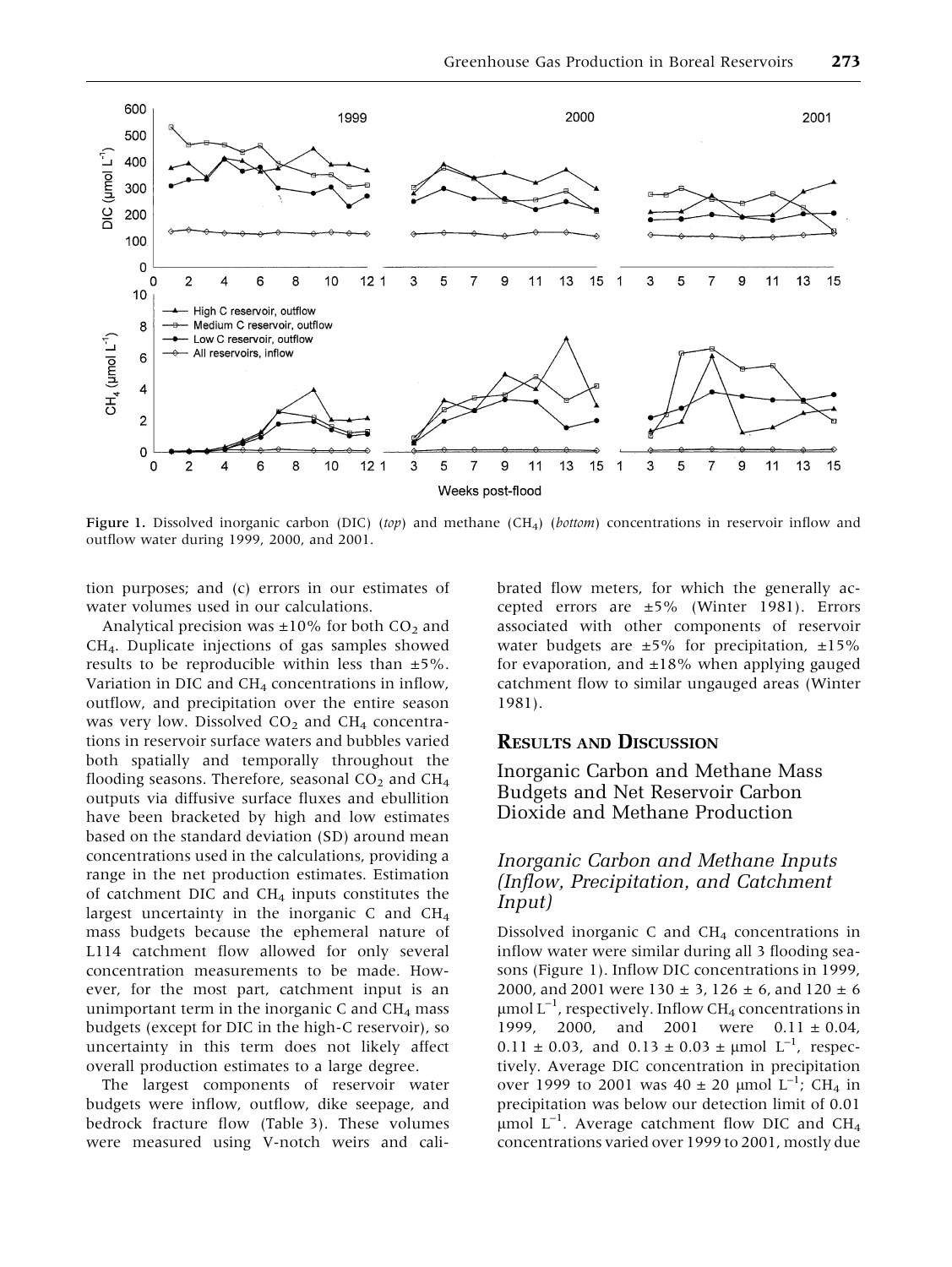|                                     |               | High-C Reservoir<br>Mass (kg C $ha^{-1}$ ) |                |                                                                                                        | Medium-C Reservoir<br>Mass (kg C $ha^{-1}$ ) |               |                | Mass (kg C $ha^{-1}$ )<br>Low-C Reservoir                             |                |
|-------------------------------------|---------------|--------------------------------------------|----------------|--------------------------------------------------------------------------------------------------------|----------------------------------------------|---------------|----------------|-----------------------------------------------------------------------|----------------|
|                                     | 1999          | 2000                                       | 2001           | 1999                                                                                                   | 2000                                         | 2001          | 1999           | 2000                                                                  | 2001           |
| Inputs                              |               |                                            |                |                                                                                                        |                                              |               |                |                                                                       |                |
| Inflow                              | 169           | 194                                        | 167            | 248                                                                                                    | 217                                          | 222           | 248            | 268                                                                   | 251            |
| Precipitation                       |               |                                            | $\circ$        |                                                                                                        |                                              | $\circ$       |                |                                                                       |                |
| Catchment                           | $\frac{1}{4}$ | 128                                        | 56             | $\infty$                                                                                               | 29                                           | 13            |                |                                                                       |                |
| Total inputs                        | 210           | 323                                        | 223            | 256                                                                                                    | 247                                          | 235           | 248            | 271                                                                   | 252            |
| Outputs                             |               |                                            |                |                                                                                                        |                                              |               |                |                                                                       |                |
| Diffusive flux                      |               | 389 (370-407) 278 (263-293)                |                | 324 (301-346) 263 (252-273)                                                                            |                                              |               |                | 162 (153-171) 337 (174-200) 337 (316-359) 216 (210-222) 210 (194-226) |                |
| (range)                             |               |                                            |                |                                                                                                        |                                              |               |                |                                                                       |                |
| Weir outflow                        | 378           | 407                                        | 249            | 602                                                                                                    | 369                                          | 406           | 194            | 196                                                                   | 185            |
| Wall seepage                        | 101           | 84                                         | 58             | 155                                                                                                    | 101                                          | 88            | 147            | 88                                                                    | $\overline{5}$ |
| Fracture flow                       |               |                                            |                |                                                                                                        | $\circ$                                      | $\circ$       | 233            | 199                                                                   | 172            |
| Drawdown                            | 45            | 33                                         | $\frac{25}{3}$ | 33                                                                                                     | 23                                           | 50            | $\overline{4}$ | $\overline{41}$                                                       | 47             |
| Ebullition (range)                  | $(0 - 0)$     | $0(0-1)$                                   | $2(1-3)$       | $0(0-0)$                                                                                               | $(0 - 1)$                                    | $1(1-2)$      | $(0 - 0)$      | $1(1-1)$                                                              | $1(1-2)$       |
| Total outputs (range) 913 (894-931) |               | 802 (787-818)                              | 668 (664-691)  | 1053 (1042-1063) 655 (646-665)                                                                         |                                              | 713 (699-726) | 952 (931-974)  | 741 (735-747)                                                         | 666 (650–683)  |
| Net CO <sub>2</sub>                 |               | 703 (684–721) 479 (464–495)                |                | 445 (421-468) 797 (786-807) 408 (304-4818) 478 (464-491) 704 (683-726) 404-476 (484-476) 414 (398-131) |                                              |               |                |                                                                       |                |
| production (range)                  |               |                                            |                |                                                                                                        |                                              |               |                |                                                                       |                |

to the infrequent sampling regime dictated by rainfall amounts sufficient to collect catchment flow from the L114 reference catchment. Over 3 years, average DIC concentrations were 690  $\pm$  140  $\pm$  µmol  $L^{-1}$  and average CH<sub>4</sub> concentrations were 0.07  $\pm$  0.1  $\mu$ moL $^{-1}$ .

Pumped inflow water was the major water input into all three reservoirs (at least 90% of total inputs) and represented a higher proportion of total water inputs in the medium- and low-C reservoirs (96%–98%) than in the high-C reservoir (around 90%) (Table 3). Precipitation water inputs were minimal compared to the overall input water volume (less then  $2\%$ ) (Table 3), and DIC and CH<sub>4</sub> inputs via precipitation were low for all reservoirs in all flooding seasons (Tables 4 and 5). Only the high-C reservoir, which had a larger watershed area than the other two reservoirs (Table 2), had important catchment water input (Table 3). During all three flooding seasons, high-C reservoir catchment DIC inputs were approximately five to 30 times greater than similar inputs into the mediumand low-C reservoirs and represented 20%–40% of inorganic C inputs to the high-C reservoir (Table 4). Negligible concentrations of  $CH<sub>4</sub>$  in inflow water, precipitation, and catchment input made them unimportant sources of  $CH<sub>4</sub>$  to the reservoirs (Table 5).

## Inorganic Carbon and Methane Outputs (Diffusive Surface Flux, Outflow Water, and Ebullition)

Diffusive Surface Carbon Dioxide and Methane Fluxes. Gas transfer coefficients  $(k)$  measured using  $SF<sub>6</sub>$  were lower than those obtained on larger, open water bodies ( $k_{600}$  ranged from 0.2 to 1.5 cm  $\rm \bar{h}^{-1})$ (Matthews and others 2003). The low-C reservoir consistently had the highest  $k$  values; a sparse tree canopy, as well as its location on a ridge top, exposed the reservoir surface to relatively greater winds than the other two reservoirs. The  $k$  values were higher in 2001 than in 2000 (Matthews and others 2003), likely because needle and leaf loss from dead trees exposed reservoir surfaces to wind and precipitation effects, enhancing gas exchange (Ho and others 2000; Banks and others 1984; Cole and Caraco 1998; Wanninkhof 1992). We did not determine  $k$  values in 1999, so biweekly  $k$  values calculated for each reservoir in 2000 were averaged and applied to 1999 surface  $CO<sub>2</sub>$  and  $CH<sub>4</sub>$  concentrations to estimate diffusive surface fluxes (k values determined in 2001 were not used because canopy cover was much less than in 1999, when the reservoirs were relatively more sheltered).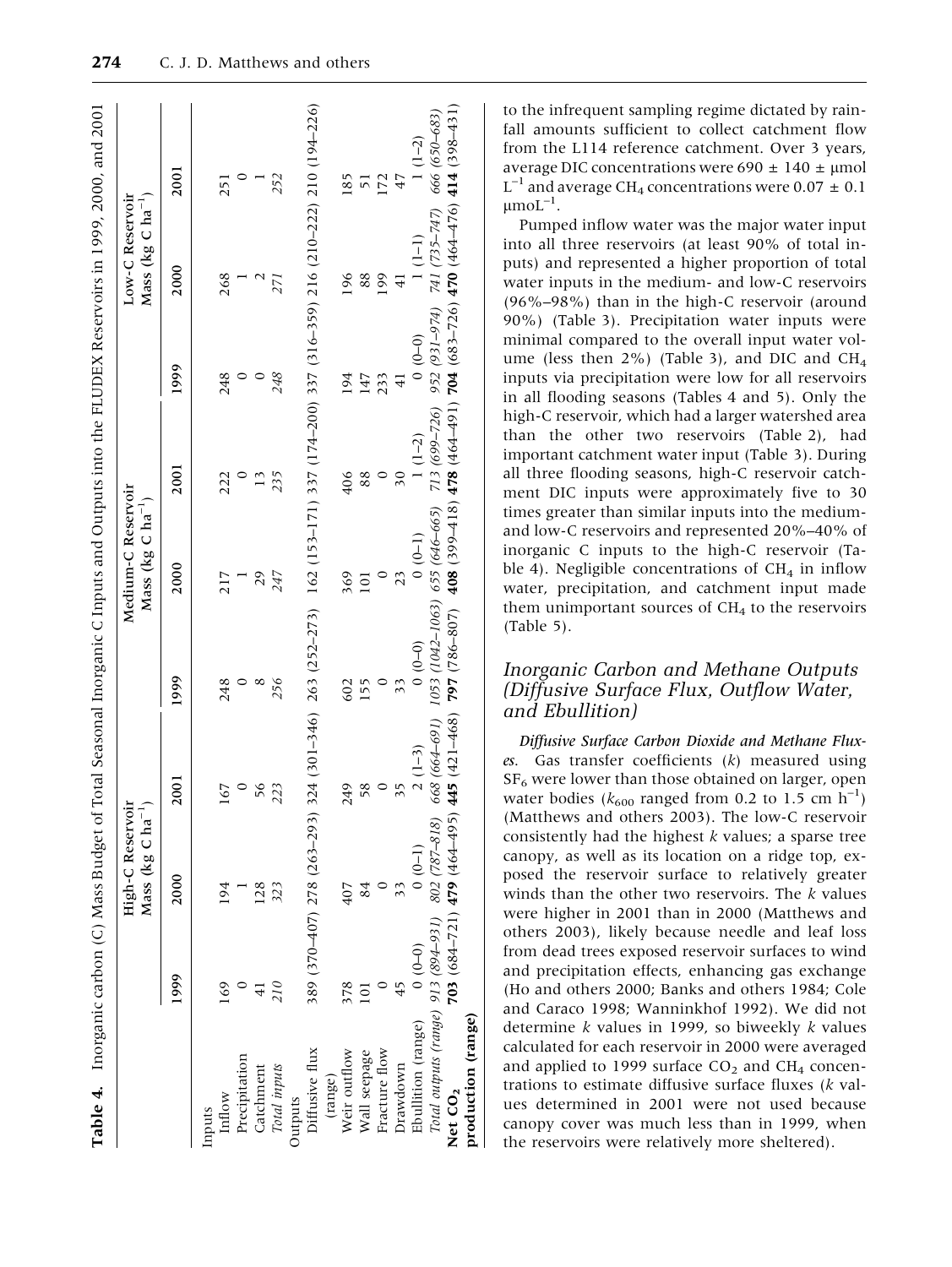|                                                                |                  | High-C Reservoir<br>Mass (kg C $ha^{-1}$ ) |                                              |      | Medium-C Reservoir<br>Mass (kg C $ha^{-1}$ ) |                 |      | Mass (kg C $ha^{-1}$ )<br>High-C Reservoir |                                                                                                                                         |
|----------------------------------------------------------------|------------------|--------------------------------------------|----------------------------------------------|------|----------------------------------------------|-----------------|------|--------------------------------------------|-----------------------------------------------------------------------------------------------------------------------------------------|
|                                                                | 1999             | 2000                                       | 2001                                         | 1999 | 2000                                         | 2001            | 1999 | 2000                                       | 2001                                                                                                                                    |
| Inflow<br>Inputs                                               |                  | 0.1                                        | 0.2                                          | 0.2  | 0.2                                          | 0.2             | 0.2  | 0.2                                        |                                                                                                                                         |
| Precipitation                                                  | 0.0              | 0.0                                        | 0.0                                          | 0.0  | 0.0                                          | 0.0             | 0.0  | 0.0                                        | 0.2                                                                                                                                     |
| Catchment                                                      | 0.0              | 0.0                                        | 0.0                                          | 0.0  | 0.0                                          | 0.0             | 0.0  | 0.0                                        | 0.0                                                                                                                                     |
| Total inputs                                                   | $\overline{0}$   | $\overline{0}$ .                           | 0.2                                          | 0.2  | 0.2                                          | 0.2             | 0.2  | 0.2                                        | 0.2                                                                                                                                     |
| Outputs                                                        |                  |                                            |                                              |      |                                              |                 |      |                                            |                                                                                                                                         |
| Diffusive flux (range) $2.7$ ( $2.5-2.9$ ) $5.7$ ( $5.2-6.2$ ) |                  |                                            | $7.3(6.0-8.5)$                               |      | $1.0$ ( $1.0-1.0$ ) $2.7$ ( $2.4-3.0$ )      | 4.0 $(3.5-4.6)$ |      | $1.9(1.7-2.2)4.2(4.1-4.4)$                 | $7.1(6.6-7.5)$                                                                                                                          |
| Weir outflow                                                   | $\ddot{ }$       | 4.3                                        | 2.8                                          |      | 4.6                                          | 6.0             | 0.6  | 1.8                                        | 3.1                                                                                                                                     |
| Wall seepage                                                   | $0.\overline{3}$ | 0.9                                        | 0.9                                          | 0.4  | 0.9                                          |                 | 0.4  | 1.0                                        | 0.7                                                                                                                                     |
| Fracture flow                                                  | 0.0              | 0.0                                        | 0.0                                          | 0.0  | 0.0                                          |                 | 0.6  | 2.3                                        | 2.4                                                                                                                                     |
| Drawdown                                                       | $0.\overline{3}$ | 0.4                                        | 0.6                                          | 0.2  | 0.4                                          |                 | 0.2  | Ξ                                          | 2.2                                                                                                                                     |
| Ebullition (range)                                             |                  | $0.0$ (0.0–0.0) 5.6 (2.5–8.7)              | 19.1 (11.5–26.7) 0.1 (0.1–0.1) 4.4 (2.5–6.2) |      |                                              |                 |      |                                            | 18.1 (8.2–27.8) $0.0$ (0.0–0.0) 14.7 (11.0–18.4) 19.9 (13.5–25.9)                                                                       |
| Total outputs (range)                                          |                  | $4.7(4.5-4.9)$ 16.9 (13.3-20.5)            |                                              |      |                                              |                 |      |                                            | $30.7(21.8-39.5)$ $3.4(3.4-3.4)$ $13.0(10.8-15.1)$ $29.9(19.5-40.2)$ $3.7(3.5-4.0)$ $25.1(21.3-29.0)$ $35.4(28.5-41.8)$                 |
| Net CH <sub>4</sub>                                            |                  |                                            |                                              |      |                                              |                 |      |                                            | 4.6 (4.4-4.8)16.8 (13.2-20.4)30.5 (21.6-39.3)3.2 (3.2-3.2)12.8 (10.6-14.9)29.7 (19.3-40.0)3.5 (3.3-3.8)24.9 (21.1-28.8)35.2 (28.3-41.6) |
| production (range)                                             |                  |                                            |                                              |      |                                              |                 |      |                                            |                                                                                                                                         |
| C, carbon                                                      |                  |                                            |                                              |      |                                              |                 |      |                                            |                                                                                                                                         |

Greenhouse Gas Production in Boreal Reservoirs 275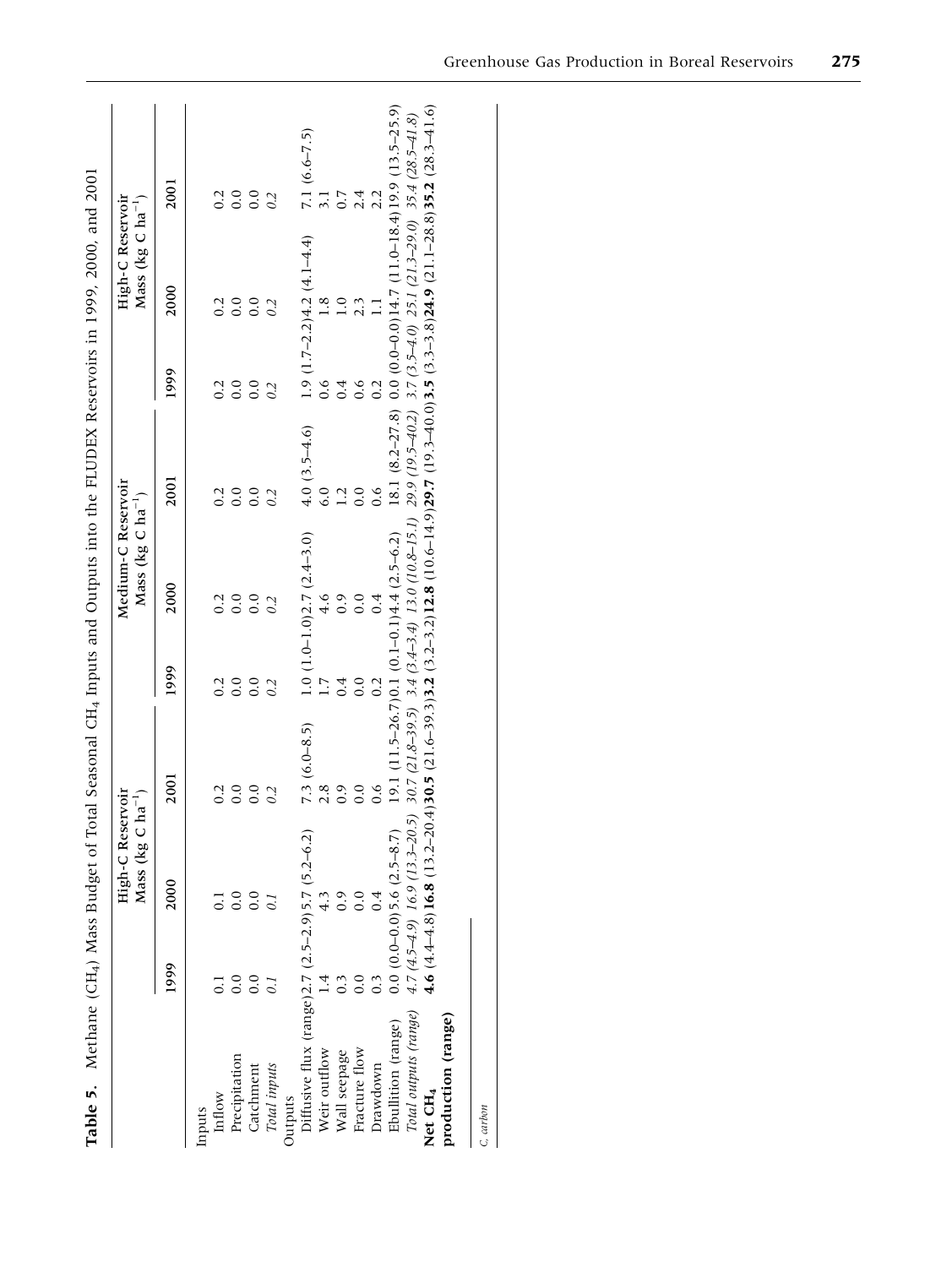

Figure 2. Dissolved surface concentrations of carbon dioxide (CO<sub>2</sub>) (top) and methane (CH<sub>4</sub>) (bottom) in the three FLU-DEX reservoirs during 1999, 2000, and 2001. Dissolved CO<sub>2</sub> concentrations in inflow water were not measured in 1999.



Figure 3. Diffusive surface fluxes of carbon dioxide (CO<sub>2</sub>) (top) and methane (CH<sub>4</sub>) (bottom) from the three FLUDEX reservoirs during 1999, 2000, 2001. 1999 fluxes were estimated from 1999 surface concentration data and gas transfer coefficients (k) determined during the 2000 flooding season.

Surface water  $CO<sub>2</sub>$  concentrations remained fairly constant from the beginning to the end of each flooding season (Figure 2). In 1999, mean surface water  $CO<sub>2</sub>$  concentrations in the high-, medium-, and low-C reservoirs were  $260 \pm 10$ ,  $290 \pm 10$ , and  $190 \pm 10$  µmol L<sup>-1</sup>, respectively. In 2000, mean  $CO<sub>2</sub>$  concentrations in the high-, medium-, and low-C reservoirs were  $180 \pm 30$ ,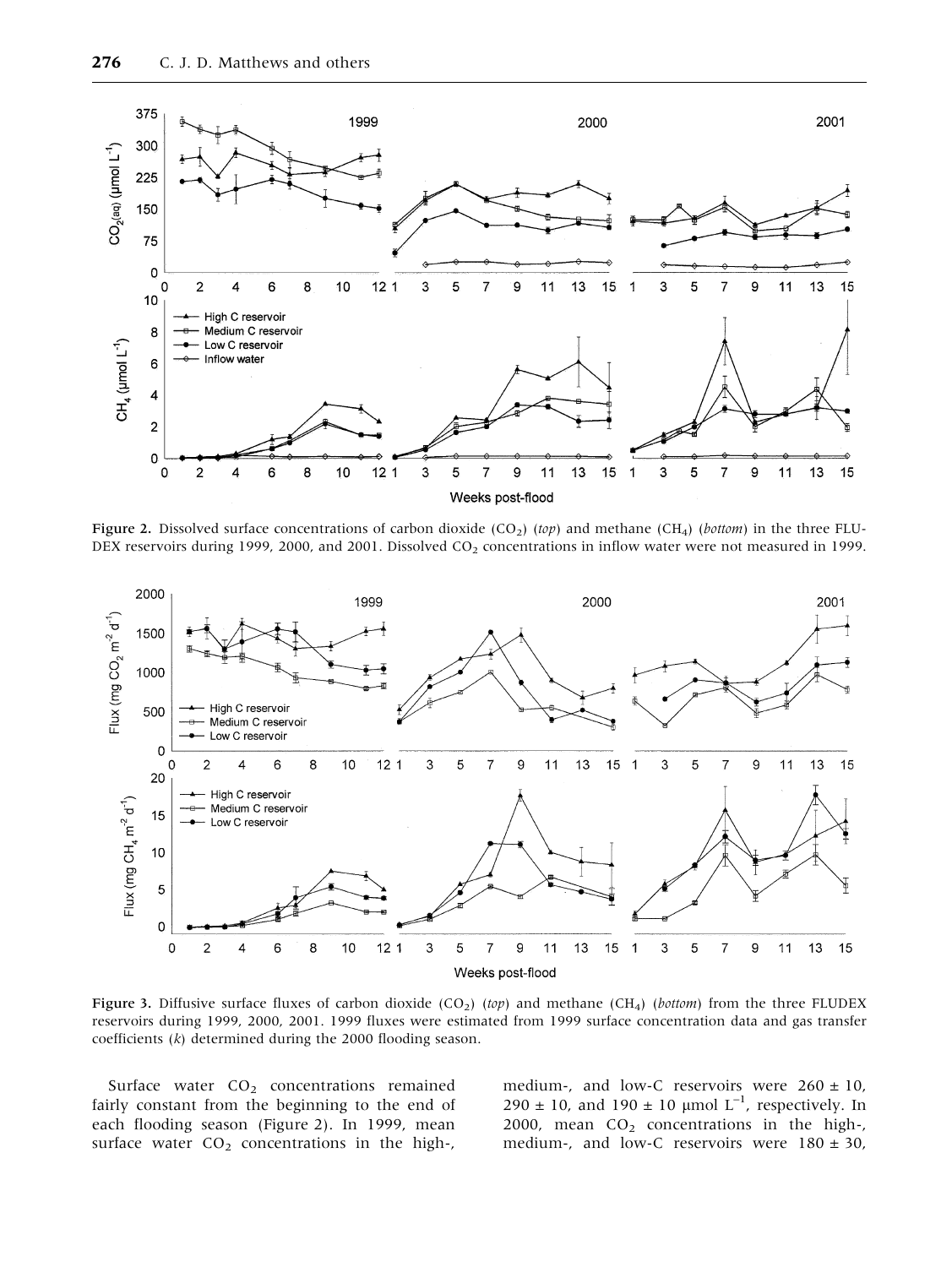

Figure 4. Ebullition fluxes of carbon dioxide (CO<sub>2</sub>) (top) and methane (CH<sub>4</sub>) (bottom) from the three FLUDEX reservoirs during 1999, 2000, and 2001.

 $150 \pm 40$ , and  $110 \pm 30$  µmol L<sup>-1</sup>, respectively. Mean CO<sub>2</sub> concentrations in 2001 were 140  $\pm$  30,  $130 \pm 20$ , and  $85 \pm 10$  µmol L<sup>-1</sup> in the high-, medium-, and low-C reservoirs, respectively (Figure 2). Diffusive surface  $CO<sub>2</sub>$  fluxes were highest during the 1st year of flooding (Figure 3), with mean  $CO<sub>2</sub>$  fluxes ranging from 1,050 to 1,460 mg  $CO<sub>2</sub>$  m<sup>-2</sup> d<sup>-1</sup>. In 2000, mean  $CO<sub>2</sub>$  fluxes ranged from 590 to 970 mg  $CO_2$  m<sup>-2</sup> d<sup>-1</sup>. Mean fluxes remained at about the same level in 2001, ranging from 660 to 1,150 mg  $CO_2$  m<sup>-2</sup> d<sup>-1</sup> (Figure 3).

In contrast to  $CO<sub>2</sub>$ , surface water CH<sub>4</sub> concentrations generally increased from the beginning to end of each flooding season (Figure 2). In 1999, mean surface water  $CH<sub>4</sub>$  concentrations in the high-, medium-, and low-C reservoirs were  $1.4 \pm 0.1$ ,  $0.8 \pm 0.03$ , and  $0.7 \pm 0.04$  µmol  $L^{-1}$ , respectively. In 2000, mean  $CH<sub>4</sub>$  concentrations in the high-, medium-, and low-C reservoirs were  $3.3 \pm 2.4$ ,  $2.2 \pm 1.4$ , and  $1.9 \pm 1.2$  µmol  $L^{-1}$ , respectively. In 2001, mean dissolved  $CH<sub>4</sub>$  concentrations were  $3.6 \pm 3.2$ ,  $2.5 \pm 1.7$ , and  $2.5 \pm 0.8$  $\mu$ mol L<sup>-1</sup>, respectively in the high-, medium-, and low-C reservoirs (Figure 2). Diffusive surface CH4 fluxes increased with each year of flooding (Figure 3). Mean  $CH_4$  fluxes in 1999 ranged from 1.1 to 2.8 mg CH<sub>4</sub> m<sup>-2</sup> d<sup>-1</sup>. In 2000, mean CH<sub>4</sub> fluxes ranged from 3.4 to 7.4 mg  $\rm CH_{4}$   $\rm m^{\rm -2}$   $\rm d^{\rm -1}.$  Mean  $\rm CH_{4}$ fluxes in 2001 ranged from 5.2 to 10.6 mg CH<sub>4</sub> m<sup>-2</sup>  $d^{-1}$  (Figure 3).

Outflow Water (Weir Outflow, Dike Seepage, Fracture Flow, Drawdown). Dissolved inorganic C and  $CH<sub>4</sub>$ weir outflow concentrations varied with each season (Figure 1). Average outflow DIC concentrations in 1999 were  $380 \pm 40$ ,  $430 \pm 75$ , and  $320 \pm 50$  $\mu$ mol  $L^{-1}$  in the high-, medium-, and low-C reservoirs, respectively. In 2000, average outflow DIC concentrations were  $340 \pm 40$ ,  $290 \pm 60$ , and  $250 \pm 30$  µmol L<sup>-1</sup>, respectively, in the high-, medium-, and low-C reservoirs. In 2001, concentrations were 240  $\pm$  50, 260  $\pm$  25, and 190  $\pm$  10 µmol L<sup>-1</sup> in the high-, medium-, and low-C reservoirs, respectively. Average outflow CH<sub>4</sub> concentrations in 1999 were 1.1  $\pm$  1.2, 0.9  $\pm$ 0.9, and 0.7  $\pm$  0.7 µmol L<sup>-1</sup> in the high-, medium-, and low-C reservoirs, respectively. In 2000, average outflow  $CH<sub>4</sub>$  concentrations were 3.6  $\pm$  2.1, 3.3  $\pm$  1.3, and 2.2  $\pm$  1.0 µmol L<sup>-1</sup> in the high-, medium-, and low-C reservoirs, respectively. In 2001, concentrations were  $2.5 \pm 1.7$ , 4.3 ± 2.1, and 3.2 ± 0.6 µmol  $L^{-1}$  in the high-, medium-, and low-C reservoirs, respectively.

Water losses via weir outflow, dike seepage, fracture flow, and drawdown represented 97%– 98% of total water losses in all three reservoirs (Table 3). Given the short water residence times in the reservoirs, combined outflow DIC and CH4 losses were important terms in the inorganic C and  $CH<sub>4</sub>$  budgets (Tables 4 and 5). Together, total outflow DIC outputs were one to three times greater than diffusive surface  $CO<sub>2</sub>$  flux outputs, and total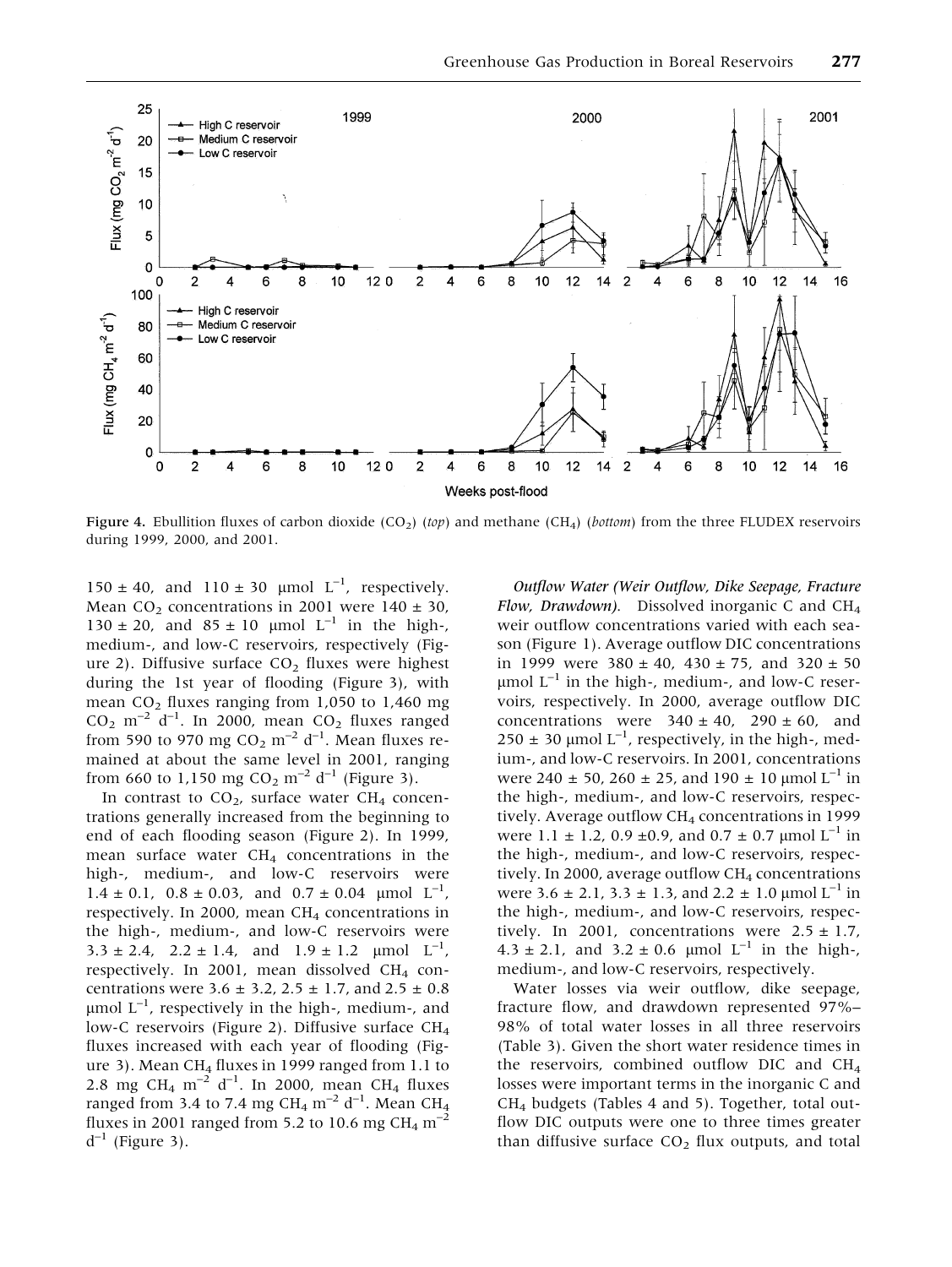

Figure 5. Net carbon dioxide (CO<sub>2</sub>) and methane (CH<sub>4</sub>) production in the three FLUDEX reservoirs during each of the three flooding seasons (each flooding season lasted around 100 days). The total greenhouse gas (GHG) production as  $CO<sub>2</sub>$ equivalents was determined by adding  $CO<sub>2</sub>$  production to  $CH<sub>4</sub>$  production in  $CO<sub>2</sub>$  equivalents (calculated by multiplying  $CH<sub>4</sub>$  production by a global warming potential of 23 [Dentener and others 2001]).

outflow CH4 outputs were one to two times greater than diffusive  $CH_4$  flux outputs. In actual reservoirs, water residence times are usually longer than in the FLUDEX reservoirs and GHG loss via outflow and dam seepage likely represents a smaller percentage of diffusive surface GHG fluxes. However, CH4 losses via water flow through turbines and the spillway of a hydroelectric dam in Brazil were 14 times greater than ebullition and diffusive CH4 fluxes (Fearnside 2002).

Ebullition. In 1999 and during the first nine weeks of flooding in 2000, ebullition in all three reservoirs was negligible (Figure 4). From weeks 10 to 14 postflood in 2000, ebullition suddenly increased (Figure 4). In 2001, ebullition rates were low during the first six weeks of flooding but increased sharply at around week 8. Except for a sudden drop at around week 10, ebullition rates were high during the remainder of the season until the final week prior to drawdown (Figure 4). Ebullition fluxes in 2001 were one and a half to four times greater than in 2000 (Figure 4).

Ebullition  $CO<sub>2</sub>$  fluxes were equivalent to less than 1 % of the combined diffusive surface and outflow inorganic C outputs during periods of maximum ebullition (Table 4). Other studies have also found ebullition to be insignificant in overall reservoir  $CO<sub>2</sub>$  emissions (less than 1 % diffusive CO2 fluxes) (Duchemin and others 2000; Kelly and others 1997). However, during periods of high ebullition,  $CH<sub>4</sub>$  emitted to the atmosphere via ebullition was greater than diffusive surface and outflow CH<sub>4</sub> outputs combined (Table 5). During the 3rd flooding season, ebullition  $CH<sub>4</sub>$  fluxes were nearly double combined diffusive surface and outflow  $CH_4$  outputs (Table 5).

Mean CH<sub>4</sub> ebullition fluxes in 2000 and 2001 (5– 30 mg CH<sub>4</sub> m<sup>-2</sup> d<sup>-1</sup>) were comparable to CH<sub>4</sub> ebullition fluxes from the ELARP reservoir, which flooded a boreal peatland (around 20 mg CH<sub>4</sub> m<sup>-2</sup> d–1 ) (Kelly and others 1997); a reservoir that flooded tropical forests (up to 65 mg CH<sub>4</sub> m<sup>-2</sup> d<sup>-1</sup>) (Duchemin and others 2000); and a beaver pond flooding boreal forest (23 mg  $CH_4$  m<sup>-2</sup> d<sup>-1</sup>) (Weyhenmeyer 1999). In fact, ebullition rates midseason in 2001 were higher than the ELARP reservoir and beaver pond and more closely approximated ebullition fluxes from tropical reservoirs, which typically have much higher mean ebullition rates than temperate reservoirs (St. Louis and others 2000). For example, in a 3-year-old tropical reservoir, Galy-Lacaux and others (1997) report CH<sub>4</sub> ebullition fluxes of 164 mg CH<sub>4</sub> m<sup>-2</sup> d<sup>-1</sup> in 0–3 m of water.

Ebullition of  $CH<sub>4</sub>$  was most likely driven by low oxygen concentrations and warm soil temperatures in the shallow reservoirs (data not shown). Wehenmeyer (1999) attributed high ebullition in a boreal beaver pond to increased methanogen activity and decreased  $CH<sub>4</sub>$  solubility at high temperatures. Duchemin and others (2000) found a strong correlation between ebullition and water level fluctuation and attributed the correlation to increasing pressure from increasing water column depth. Because the FLUDEX reservoirs were shallow compared to most large, deep reservoirs, the water column exerted relatively little pressure on the flooded soils.

#### Inorganic Carbon and Methane Budgets and Net Carbon Dioxide and Methane Production

Total inorganic C and  $CH<sub>4</sub>$  outputs (diffusive surface flux, weir outflow, dike seepage, bedrock fracture flow, drawdown, and ebullition fluxes)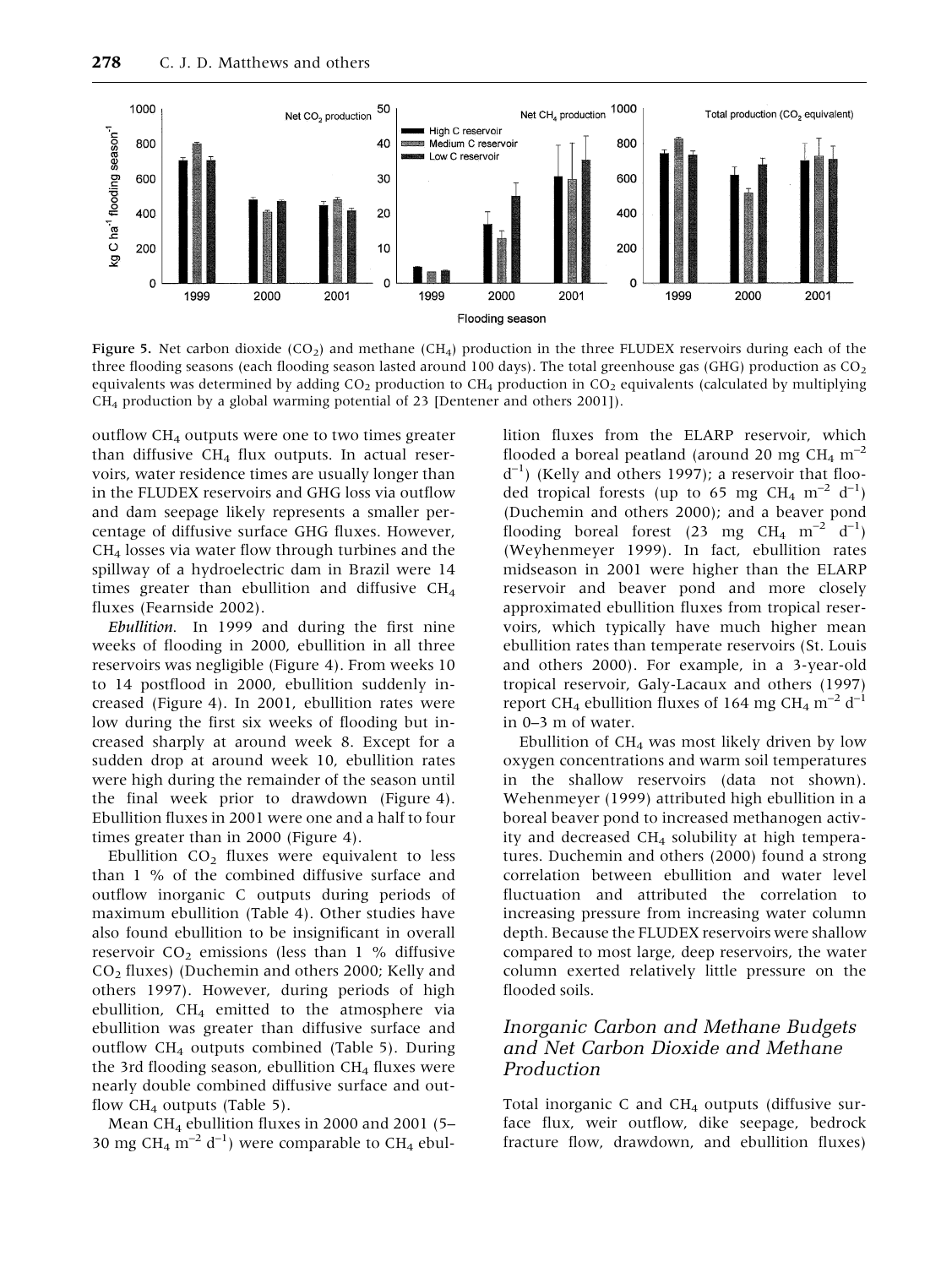

Figure 6. The proportion of carbon (C) remaining in 12 plant tissues enclosed in litterbags (10  $\times$  10 cm; made of 400-lm Nitex mesh) placed in each reservoir.Litterbags contained about 5 g of dried plant tissue. ''Wood'' litterbags were assembled with approximately 13 g wooden blocks cut from a single piece of fir lumber, avoiding sapwood and branch knots. Fifteen litterbags of each plant tissue type were placed on top of existing litter in each reservoir. Triplicate litterbags of each plant type

were always greater than total inorganic C and  $CH<sub>4</sub>$ inputs (inflow, precipitation, and catchment input) (Tables 4 and 5). Although all three FLUDEX reservoirs were net  $CO<sub>2</sub>$  and  $CH<sub>4</sub>$  producers during the flooding seasons, production was not related to landscape OC storage during any of the three flooding seasons (Tables 4 and 5). Carbon dioxide production declined with each successive flooding season (Figure 5), decreasing from 703 kg C ha<sup>-1</sup> (1999) to 445 kg C ha<sup>-1</sup> (2001) in the high-C reservoir; from 797 kg C ha<sup>-1</sup> (1999) to 478 kg C ha<sup>-1</sup> (2001) in the medium-C reservoir; and from 704 kg C ha<sup>-1</sup> (1999) to 414 kg C ha<sup>-1</sup> (2001) in the low-C reservoir (Table 4). Methane production, on the other hand, increased with each flooding season (Figure 5), rising from 4.6 kg C ha<sup>-1</sup> (1999) to 30.5 kg C ha<sup>-1</sup> (2001) in the high-C reservoir, from 3.2 kg C ha<sup>-1</sup> (1999) to 29.7 kg C ha<sup>-1</sup> (2001) in the medium-C reservoir, and from 3.5 kg C ha<sup>-1</sup> (1999) to 35.2 kg C  $ha^{-1}$  (2001) in the low-C reservoir

were retrieved after autumn drawdown in the first 3 years of the study (1999, 2000, and 2001) and prior to spring flooding in the 2nd and 3rd years of the study (2000 and 2001) and analyzed for C content using an Exeter Analytical Model 440 Elemental Analyzer at the University of Alberta Limnology Laboratory (Edmonton, Alberta). Shaded areas indicate flooding periods, when litterbags were submerged.

(Table 5). Methane production would likely have been greater had the reservoirs not been seasonally emptied because exposed soils were oxidized during drawdown periods.

Diffusive DIC and  $CH<sub>4</sub>$  fluxes from flooded soils measured over the three flooding seasons using submerged chambers (approximately 13-L transparent chambers placed directly onto grooved plastic collars embedded into the soil) confirm trends in GHG production observed with the inorganic C and  $CH<sub>4</sub>$  mass budgets (data not shown). Specifically, submerged chamber flux measurements at five individual sites within each reservoir (representing around 0.04% of the reservoir bottom) also showed a decrease in DIC production in the 2nd and 3rd seasons relative to the 1st season and a general increase in  $CH<sub>4</sub>$  production with each season.

Sources of Reservoir Carbon Dioxide and Methane Production. Reservoir  $CO<sub>2</sub>$  and  $CH<sub>4</sub>$  production could result from the decomposition of (a) OC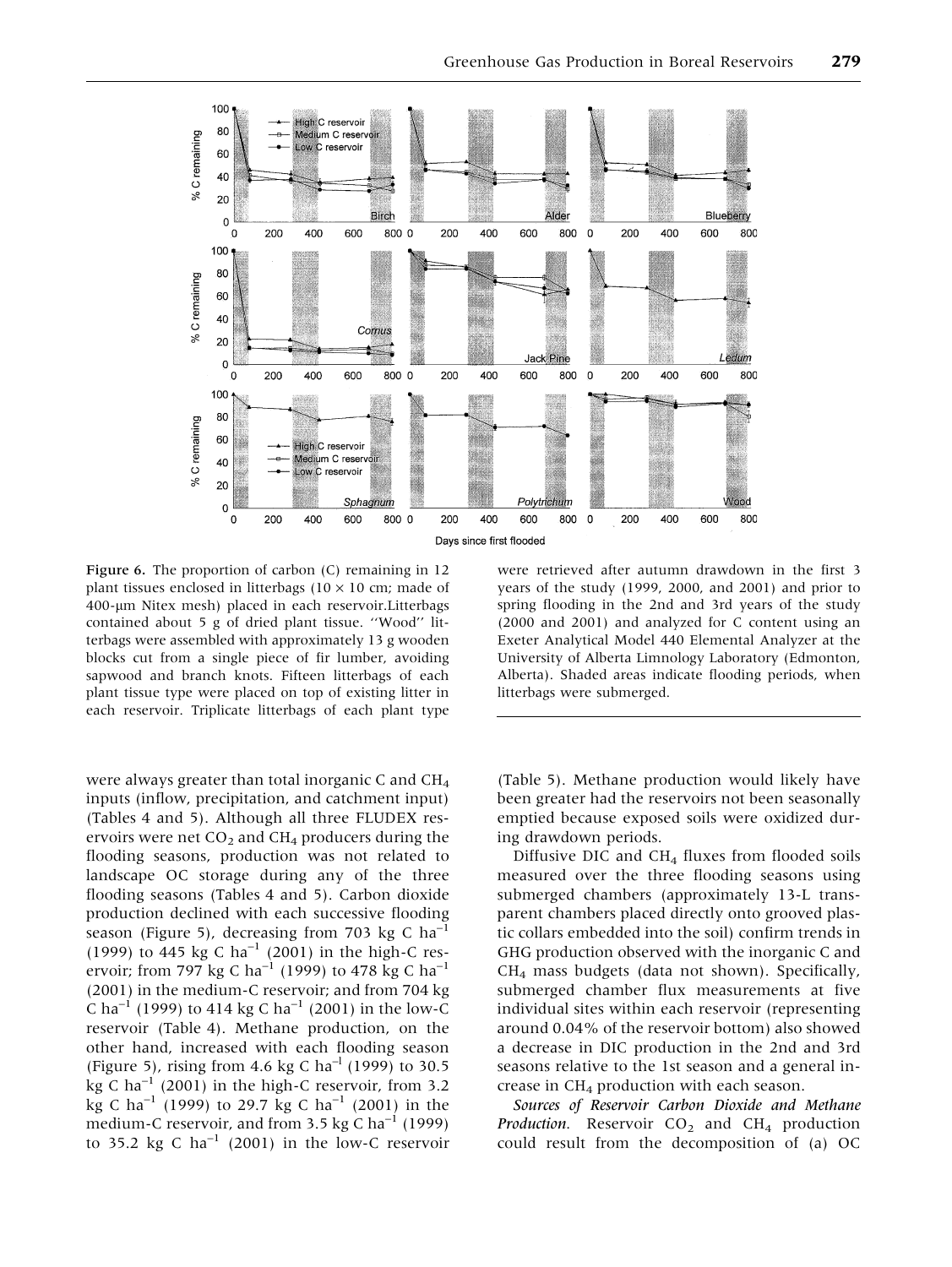

Figure 7. Temperatures at the soil/water interface in each reservoir during the 3 flooding seasons. Temperatures were measured at two locations within each reservoir using a Campbell Scientific CR10X data logger attached to copperconstance thermocouple rods permanently installed in the soil. Each point is an average of temperatures logged at 30-s intervals for 3 min (error bars are not visible).

stored in soils and vegetation and (b) DOC entering the reservoirs via inflow water and watershed input. However, decomposition of inflow DOC likely contributed very little to net  $CO<sub>2</sub>$  and  $CH<sub>4</sub>$  production in the FLUDEX reservoirs. Flooded soil DIC and  $CH<sub>4</sub>$  fluxes determined using submerged chambers were more than sufficient to support the observed net  $CO<sub>2</sub>$  and  $CH<sub>4</sub>$  production (data not shown), and stable C isotope analysis show that lake DOC degradation is not the main source of reservoir DIC, which had a different  $^{13}$ C signature than that of lake DOC (J. J. Venkiteswaran and others forthcoming). Dissolved organic C pumped into the FLUDEX reservoirs had been processed in Roddy Lake for approximately 15 years (water residence time of the lake) and was therefore quite recalcitrant and unlikely to have suddenly degraded in the approximately 5–9 days it was in the FLUDEX reservoirs. Moreover, FLUDEX reservoir waters were more deeply colored than Roddy Lake waters, which would have prevented further DOC photodegradation. Finally, reservoir DOC mass budgets show net DOC production in the FLUDEX reservoirs during all three flooding seasons (that is, DOC outputs via outflow water were greater than DOC inputs via inflow water and catchment flow) (data not shown). Dissolved Organic C produced within the reservoir therefore replaced any inflow water DOC that degraded within the reservoir.

Photosynthesis and Methane Oxidation in the Reser*voirs*. Net reservoir  $CO<sub>2</sub>$  and  $CH<sub>4</sub>$  production is essentially an estimate of (a) diffusive soil DIC and dissolved CH4 fluxes minus water column consumption of DIC via photosynthesis and dissolved  $CH<sub>4</sub>$  via oxidation, and (b) ebullition  $CO<sub>2</sub>$  and  $CH<sub>4</sub>$ fluxes from the soil directly to the atmosphere. Photosynthesis and CH<sub>4</sub> oxidation reduced reservoir DIC and CH4 concentrations, thereby reducing net reservoir CO<sub>2</sub> and CH<sub>4</sub> production (J. J. Venkiteswaran and others forthcoming).

Algal assemblages on submerged tree surfaces (periphyton) were the dominant photoautotrophs in the reservoirs. Photosynthetic  $CO<sub>2</sub>$  uptake by periphyton was equivalent to 148, 172, and 145 kg C ha–1 , respectively, in the high-, medium-, and low-C reservoirs in 1999; 182, 225, and 211 kg C  $ha^{-1}$  respectively, in the high-, medium-, and low-C reservoirs in 2000; and 77, 180, and 273 kg C ha<sup>-1</sup>, respectively, in the high-, medium-, and low-C reservoirs in 2001 (J. J. Venkiteswaran and others forthcoming). Photosynthetic uptake rates were therefore important compared to net reservoir  $CO<sub>2</sub>$ production rates (Table 4). The considerable quantities of  $CO<sub>2</sub>$  produced in the reservoirs and eventually sequestered in algal material was likely emitted to the atmosphere upon decomposition of the algae after reservoir drawdown, thereby representing a GHG source not accounted for in the net  $CO<sub>2</sub>$  production estimates.

Water column CH<sub>4</sub> oxidation was negligible in 1999; however, in 2000 approximately 50% of the CH4 produced in all reservoirs was oxidized, and in 2001, 70% to 88% of the CH<sub>4</sub> produced was oxidized (J. J. Venkiteswaran and others forthcoming). Methane oxidation was therefore important in lowering the overall GHG impact of the FLUDEX reservoirs through conversion of  $CH_4$  to  $CO_2$ (including direct and indirect effects,  $CH<sub>4</sub>$  is 23 times more effective as a GHG than  $CO<sub>2</sub>$  over a 100year period [Dentener and others 2001]).

Net Reservoir Organic Carbon Production. Inorganic C and CH4 mass budgets do not incorporate reservoir DOC production. Reservoir DOC mass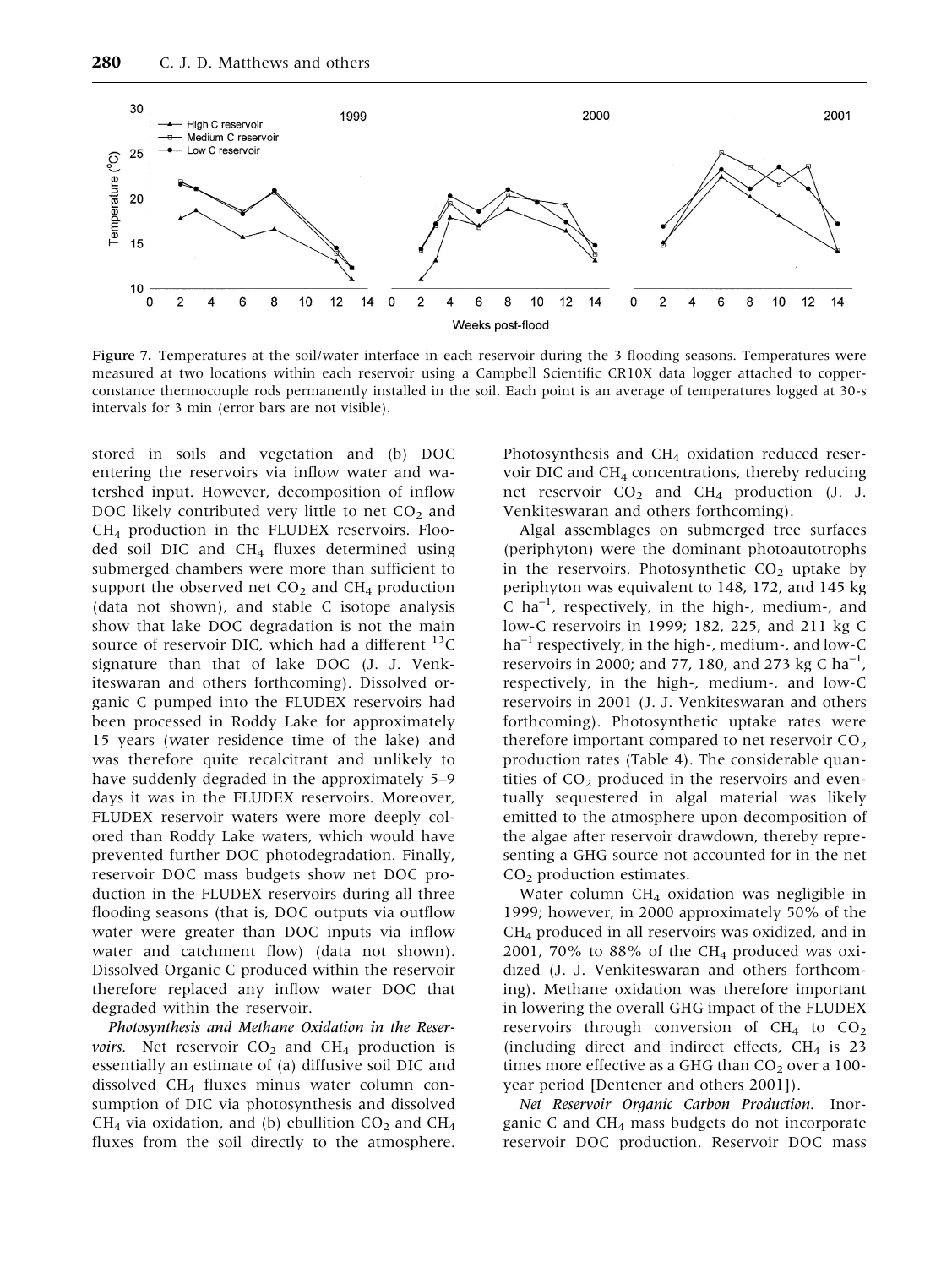budgets show the FLUDEX reservoirs were net DOC producers during all 3 flooding seasons. Dissolved Organic C produced in the reservoirs likely decomposed downstream after leaving the reservoir, providing a GHG source to the atmosphere not incorporated in net reservoir  $CO<sub>2</sub>$  and  $CH<sub>4</sub>$  production estimates.

## Net Carbon Dioxide and Methane Production: The Influences of Organic Carbon Storage and Time

## Organic Carbon Storage and Decomposition Rates

Although reservoir  $CO<sub>2</sub>$  and  $CH<sub>4</sub>$  production resulted from decomposition of flooded OC and not decomposition of OC entering the reservoirs in inflow water or catchment flow, GHG production was not related to the overall amount of OC stored in the FLUDEX sites. Decomposition rates determined from litterbags containing vegetation characteristic of the sites showed four of five vegetation types (birch, alder, blueberry, and Cornus) decomposed more rapidly in the medium and low-C reservoirs than in the high-C reservoir (Figure 6). Slower decomposition rates in the high-C reservoir may have been related to the consistently lower temperatures at the bottom of the reservoir (in each of the three flooding seasons, temperatures at the soil/water interface in the high-C reservoir were as much as  $4-5^{\circ}$ C lower than in both the medium and low-C reservoirs) (Figure 7). The observed similarity in net  $CO<sub>2</sub>$  and  $CH<sub>4</sub>$  production in the three reservoirs may also in part reflect the influence of substrate quality on decomposition rates. Decomposition of leaf litter characteristic of the medium and low-C reservoirs (birch, alder, and blueberry) was greater than decomposition of leaf litter and ground vegetation characteristic of the high-C reservoir (Ledum, Sphagnum spp., Polytrichum spp.) (Figure 6). Therefore, although the high-C reservoir had the highest amount of stored OC, litter characteristic of the medium and low-C reservoirs decomposed more rapidly. Jack pine needles, which were an important litter component in all three reservoirs, decomposed at similar rates in all of them (Figure 6).

The decrease in production from the 1st to 2nd flooding season was greater than that from the 2nd to 3rd flooding season (Figure 5). Decomposition of all vegetation types was greatest during the 1st flooding season in all three reservoirs (Figure 6); high decomposition of labile C during the 1st

flooding season may have left more recalcitrant C to be slowly broken down in subsequent flooding seasons. Reservoir  $CO<sub>2</sub>$  production was similar in the 2nd and 3rd years of flooding, possibly due to decomposition of litterfall entering the reservoirs as the trees died. During the 1st flooding season, litterfall into the reservoirs ranged between 270 to 570 kg ha–1 , rates similar to those measured previously in upland forests at the ELA (St. Louis and others 2001). However, flooded jack pine trees lost almost all their needles near the end of the 2nd flooding season, when litterfall rates were approximately five times greater than during the 1st year  $(2,180-2,500 \text{ kg} \text{ ha}^{-1})$ . This large source of decomposable OC likely helped sustain reservoir GHG production rates during the 3rd flooding season. Flooded soil temperatures were also about 3-C warmer during the 3rd flooding season than during the 2nd flooding season (Figure 7), perhaps increasing microbial activity in the decomposition zone.

# Time Scale of Reservoir Greenhouse Gas Emissions Studies

To best understand the relationship between OC storage and GHG fluxes from flooded landscapes, C cycling in reservoirs needs to be studied over the long term. Greenhouse gas emissions from reservoirs are assumed to decrease with time as decomposition depletes OC stores. St. Louis and others (2000) found a significant negative exponential decline in  $CO<sub>2</sub>$  fluxes with age from 21 temperate reservoirs. However, few studies have monitored emissions from one reservoir over a period of time. Galy-Lacaux and others (1997, 1999) showed dissolved  $CO<sub>2</sub>$  and  $CH<sub>4</sub>$  concentrations in surface waters and  $CH<sub>4</sub>$  fluxes (both diffusive and ebullition) from the Petit Saut reservoir in French Guyana to reach maximum levels 1 year after impoundment, but to rapidly decrease by the 3rd year of flooding. Fearnside (1995, 1997) calculated C emissions from Brazilian reservoirs and predicted  $CO<sub>2</sub>$  emissions to be concentrated in a tremendous pulse in the first 10 years of flooding. Carbon dioxide and  $CH<sub>4</sub>$  surface concentrations in the experimental ELARP reservoir have been monitored since impoundment in 1993, and concentrations were as high 10 years after impoundment as they were during the first few flooding seasons (St Louis and others 2004). Kelly and others (1997) calculated complete decomposition of peat in the ELARP reservoir could sustain postflood GHG emissions at present rates for approximately 2000 years.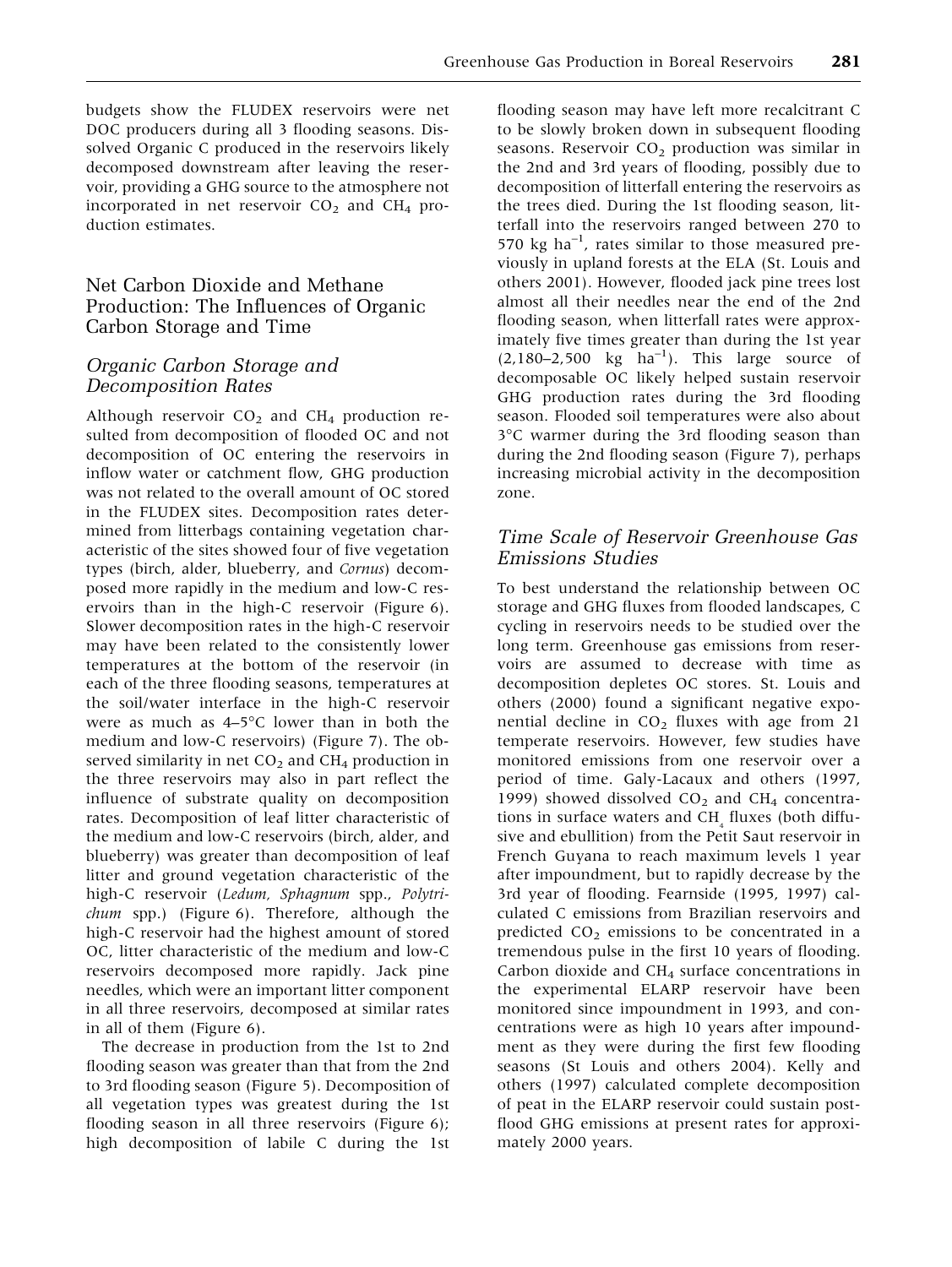For comparison, the FLUDEX reservoirs have OC stores (in soils, litter, and vegetation) to support current decomposition rates (around 500 kg C ha<sup>-1</sup>) for 70-100 years (assuming complete decomposition of all OC stores). However, decomposition of wood is minimal in northern reservoirs, especially if they are in cold or anoxic waters (Smith 1991). Litterbag results showed slow decomposition of wood over the first 3 years of flooding in the FLUDEX reservoirs (Figure 6). With 50%–60% of the total OC flooded by the FLUDEX reservoirs contained in wood (Table 1), the extent of wood decomposition in the FLUDEX reservoirs will influence long-term reservoir GHG emissions. Furthermore, long-term flux patterns in these reservoirs may differ from those observed in the first 3 years of flooding as decomposition rates in each reservoir reflect the relative amounts of labile versus recalcitrant OC remaining for decomposition. For example, some of the OC available for decomposition in the high-C reservoir is present in slowly degraded plant material like Sphagnum spp. (Figure 6) (Heyes and others 1998).

An important consideration in evaluating reservoir GHG emissions is how  $CO<sub>2</sub>$  and CH<sub>4</sub> production changes with reservoir age (Kelly and others 1994; Fearnside 1995, 1997; Rosa and others 1996; Galy-Lacaux and others 1999; St. Louis and others 2000). After three years of flooding the FLUDEX reservoirs, two temporal GHG production trends became apparent: (a) total net  $CO<sub>2</sub>$  production decreased with each flooding season, while (b) net  $CH<sub>4</sub>$  production increased with each flooding season (Figure 5). Temporal changes in GHG emissions are important to consider in an overall evaluation of the effects of reservoir GHG emissions to the atmosphere. For example, the relative yearto-year increase in  $CH_4$  emissions in the FLUDEX reservoirs is important because the GWP of  $CH<sub>4</sub>$  is 23 times greater than that of  $CO<sub>2</sub>$  (Dentener and others 2001). Therefore, over three seasons in the FLUDEX reservoirs, relatively small increases in  $CH<sub>4</sub>$  production offset larger decreases in  $CO<sub>2</sub>$  production from a GWP perspective (Figure 5).

# The Net Effect of Reservoir Creation on Atmospheric Greenhouse Gas Levels

Concern about GHG emissions from reservoirs has led to monitoring of the  $CO<sub>2</sub>$  and  $CH<sub>4</sub>$  fluxes from the surfaces of existing reservoirs. However, the true effect of reservoir creation on atmospheric GHG levels is the net difference between GHG fluxes before and after flooding. For example, although reservoirs tend to be a source of both  $CO<sub>2</sub>$  and CH4 to the atmosphere, forested upland regions tend to be net sinks of these GHGs via photosynthesis and  $CH_4$  oxidation in soils. Therefore, net ecosystem exchange (NEE) of both  $CO<sub>2</sub>$  and  $CH<sub>4</sub>$  in the undisturbed landscape prior to flooding needs to be considered in addition to reservoir GHG emissions after flooding (St. Louis and others 2000; Kelly and others 1997).

## Net Greenhouse Gas Effect over the First three Flooding Seasons

Although NEE of  $CO<sub>2</sub>$  (total ecosystem photosynthesis minus total ecosystem respiration) in the FLUDEX sites was not quantified prior to flooding, all sites were fire-regenerating forests assumed to be assimilating C at high rates through the accumulation of plant biomass and organic soils. The NEE of  $CO<sub>2</sub>$  in a similar boreal forest site (around 30-year-old boreal jack pine forest) was determined to be around–1900 mg C  $m^{-2}$  d<sup>-1</sup> (integrated over a 24-h period during the growing season [May to September] [McCaughey and others 1997]). The average total  $CO<sub>2</sub>$  production by the FLUDEX reservoirs over the first three flooding seasons was approximately 550 mg C  $\mathrm{m}^{-2}$  d<sup>-1</sup>. If CO<sub>2</sub> uptake by the FLUDEX sites prior to flooding was similar to published rates in similar forest, the net change in  $CO<sub>2</sub>$  flux between the undisturbed sites and the flooded reservoirs would have been around 2,450 mg C  $m^{-2}$  d<sup>-1</sup>. Over the three flooding seasons (approximately 315 days), the net effect of reservoir creation on  $CO<sub>2</sub>$  cycling in the FLUDEX sites would have been about 260 g C  $m^{-2}$  season<sup>-1</sup> emitted to the atmosphere.

Dark static chambers were used to measure soil  $CH_4$  oxidation rates (that is, NEE of  $CH_4$ ) in the FLUDEX sites prior to flooding. Soils in all FLUDEX sites consumed CH<sub>4</sub> at rates of  $-1.1$  to  $-0.7$  mg CH<sub>4</sub>-C m<sup>-2</sup> d<sup>-1</sup> (data not shown), similar to rates measured in other boreal and temperate forest sites (Savage and others 1997; Crill 1991; Castro and others 1995). After flooding, all soils changed from being CH<sub>4</sub> sinks to CH<sub>4</sub> sources. Total average CH<sub>4</sub> production over the first three flooding seasons was about 19 mg C  $m^{-2}$  d<sup>-1</sup>, representing a net change of about 20 mg C  $m^{-2}$  d<sup>-1</sup>. Over the first three flooding seasons, the net effect of reservoir creation on CH4 emissions from the FLUDEX sites was about 2.1 g C  $m^{-2}$  season<sup>-1</sup> emitted to the atmosphere. Factoring in the GWP of  $CH<sub>4</sub>$ , net  $CH<sub>4</sub>$  emissions were equivalent to about 18 g C  $m^{-2}$  season<sup>-1</sup> emitted in  $CO<sub>2</sub>$  equivalents. Clearly, in flooding a landscape that was sequestering C at high rates through postfire reforestation, the overall net effect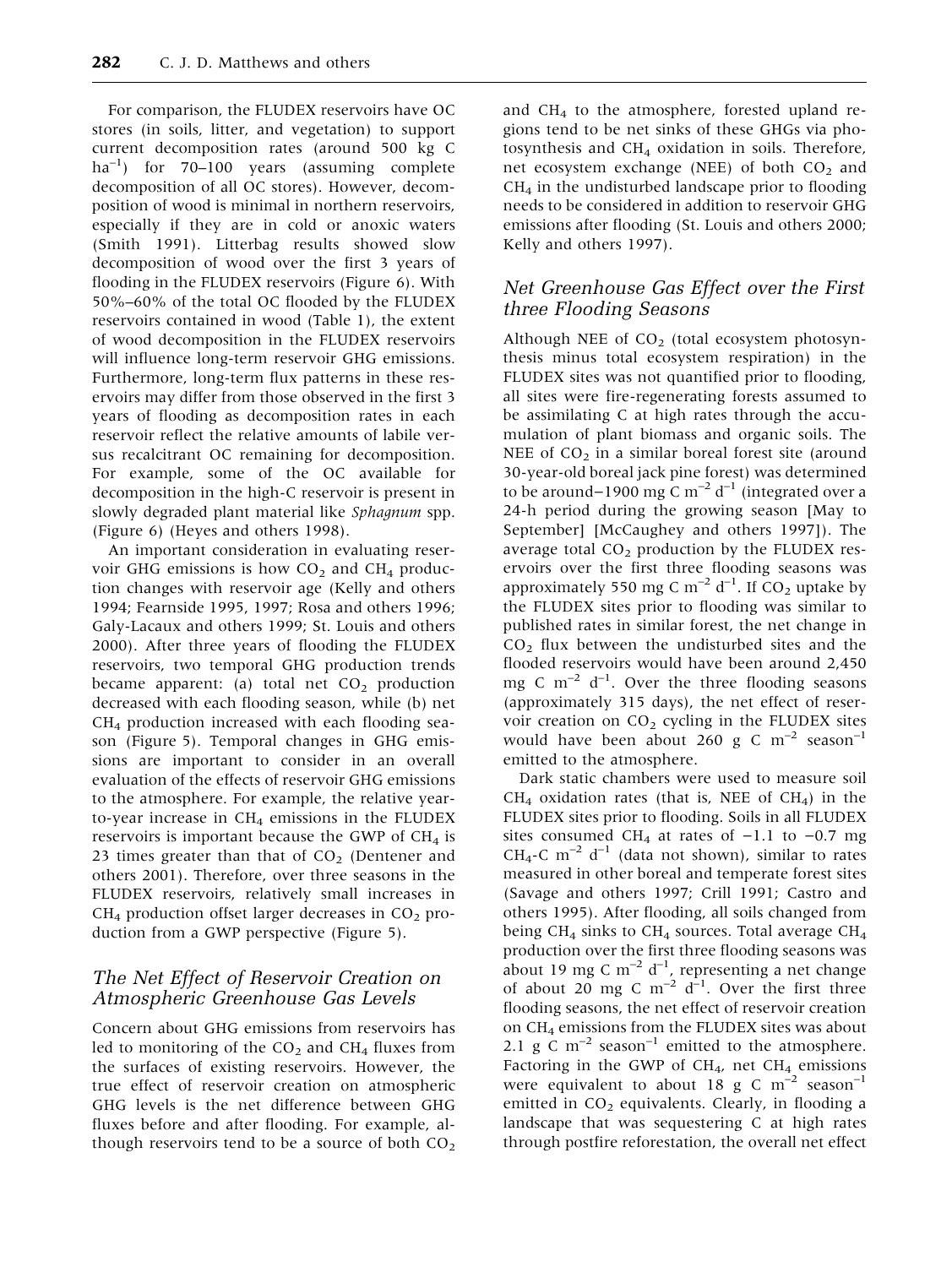of reservoir creation on GHG exchange with the atmosphere is due largely to the change between pre- and postflood  $CO<sub>2</sub>$  fluxes, not changes in  $CH<sub>4</sub>$ fluxes.

Net Greenhouse Gas Effect over the Long Term. To understand the long-term effect of reservoir creation on atmospheric GHG levels, upland boreal forest C cycling in response to fire disturbance must be considered. Frequent fires in the boreal ecoregion release much of the C stored in vegetation and soils to the atmosphere primarily as  $CO<sub>2</sub>$  every 50– 100 years. Upon forest regeneration,  $CO<sub>2</sub>$  is sequestered from the atmosphere through the accumulation of plant biomass and soils. Therefore, boreal uplands are essentially neutral with respect to atmospheric  $CO<sub>2</sub>$  levels over the long-term, except for a small C accumulation in unburned soils of about 1–12 g C m<sup>-2</sup>  $y^{-1}$ , or 3–33 mg C m<sup>-2</sup> d<sup>-1</sup> (Schlesinger 1990).

Unlike forest fires, reservoirs release to the atmosphere a high proportion of landscape C as  $CH<sub>4</sub>$ , not as  $CO<sub>2</sub>$ . Therefore, in the long-term, reservoirs represent a net GHG emission to the atmosphere because terrestrial C originally sequestered as  $CO<sub>2</sub>$  is released as  $CH<sub>4</sub>$ , a more powerful GHG than  $CO<sub>2</sub>$ . Adding to the long-term net effect of reservoir creation on GHG levels in the atmosphere is the loss of the  $CH<sub>4</sub>$  sink via soil oxidation in the unflooded ecosystem throughout the lifespan of the reservoir.

Long-term effects of reservoir creation on atmospheric GHG levels therefore depend mostly on changes between terrestrial and reservoir C cycling with respect to  $CH<sub>4</sub>$  production/oxidation. Future trends in reservoir  $CH_4$  emissions cannot be estimated from this short-term study. However, although long-term  $CH<sub>4</sub>$  fluxes from reservoirs may decrease over time because decomposition should slow with depletion of OC stores,  $CH<sub>4</sub>$  production in the FLUDEX reservoirs has increased substantially during the first three flooding seasons. Methane emissions from the ELARP reservoir have remained high over 10 years of flooding (V. L. St Louis and others 2004) and Fearnside (1995, 1997) projected CH4 emissions from Brazilian reservoirs would remain constant over a 50–100-year period, fueled in part by anaerobic decomposition of allochthonous OC entering the deep zones of reservoirs in river flow. On the other hand, Galy-Lacaux and others (1999) projected  $CH<sub>4</sub>$  emissions from a reservoir in French Guyana to decrease to negligible levels within 20 years after flooding. Nevertheless, even if reservoir  $CH_4$  emissions declined to extremely low levels over time, high initial  $CH<sub>4</sub>$  pro-

duction would represent a permanent net atmospheric GHG gain. Furthermore, the loss of the  $CH<sub>4</sub>$  sink (soil oxidation) in the unflooded ecosystem would always cause the reservoir to act as a net source of  $CH<sub>4</sub>$  to the atmosphere.

#### **CONCLUSIONS**

After three flooding seasons,  $CO<sub>2</sub>$  and  $CH<sub>4</sub>$  production in the FLUDEX reservoirs was not related to OC stored in site soils and vegetation. Inorganic C and CH4 mass budgets showed all reservoirs to produce similar amounts of both  $CO<sub>2</sub>$  and CH<sub>4</sub>. A vegetation decomposition study using litterbags showed vegetation in both the medium- and low-C reservoirs to decompose faster than in the high-C reservoir. These results suggest that in the early stages of flooding, factors other than landscape OC storage amounts (such as lability of C-containing compounds and flooded soil temperatures) are important in determining overall GHG production in flooded upland forests. Organic C stores in landscapes may not be a good indication of subsequent GHG production reservoir creation, at least over the short-term.

Carbon dioxide production declined with each flooding season; however,  $CH<sub>4</sub>$  production increased with each season. The overall GHG effect of the FLUDEX reservoirs remained relatively constant because increased production of CH4, a stronger GHG than  $CO<sub>2</sub>$ , offset decreases in  $CO<sub>2</sub>$ production. This has important implications for long-term emissions scenarios from reservoirs and in evaluating the atmospheric effects of reservoir GHG production. At this point, it is not known whether CH<sub>4</sub> production will continue to increase, stabilize, or decrease as OC stores continue to be depleted. The FLUDEX is one of the few studies to have monitored GHG production in reservoirs over a period of time, and initial findings indicate that GHG dynamics in newly flooded landscapes change dramatically during the first few years following impoundment.

The net impact (pre- versus postflood) of reservoir creation on GHG fluxes in terrestrial landscapes was estimated by comparing GHG dynamics in the undisturbed ecosystem to the postflood condition. The FLUDEX sites, characterized by an 18-year-old fire regenerating forest, were estimated to be assimilating  $CO<sub>2</sub>$  at rates similar to published values for other boreal forest sites and were shown to be sinks for atmospheric  $CH<sub>4</sub>$  in their undisturbed state. Although all reservoirs were sources of both gases to the atmosphere, changes in  $CH<sub>4</sub>$ dynamics between the preflood and postflood bor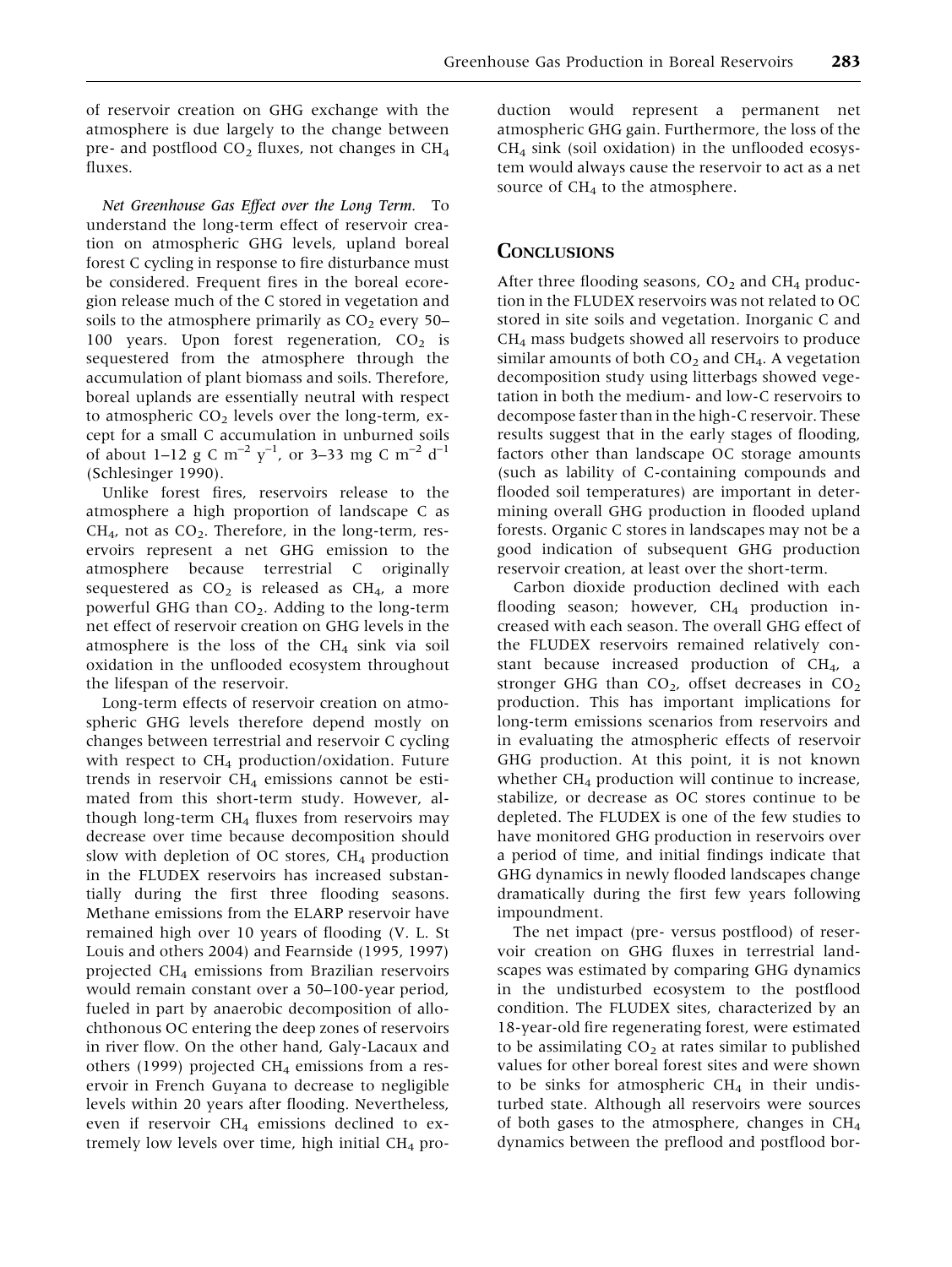eal ecosystem are responsible for long-term GHG implications of reservoir creation.

#### ACKNOWLEDGMENTS

Funding was provided by the Natural Sciences and Engineering Research Council of Canada (NSERC), an Environment Canada Climate Change Action Fund (CCAF) grant, Manitoba Hydro, Hydro-Québec, the Department of Fisheries and Oceans Canada, and the Circumpolar/Boreal Alberta Research (C/BAR) Program. Michelle Pinsonneault and Megan Puchniak provided field and laboratory assistance.

#### REFERENCES

- Banks RB, Wickramanayake B, Lohani BN. 1984. Effect of rain on surface reaeration. J Environ Eng 110:1–14.
- Boudreau NM. 2000. Soil carbon, carbon dioxide, and methane in three experimentally flooded upland boreal forest reservoirs: a <sup>13</sup>C inventory of sources and processes [thesis]. Waterloo (Ont.): University of Waterloo. 180 p.
- Campo J, Sancholuz L. 1998. Biogeochemical impacts of submerging forests through large dams in the Rio Negro, Uruguay. J Environ Manag 54:59–66.
- Castro MS, Melillo JM, Steudler PA, Chapman JW. 1994. Soil moisture as a predictor of methane uptake by temperate forest soils. Can J For Res 24:1805–10.
- Castro MS, Steudler PA, Melillo JM, Aber JD, Bowden RD. 1995. Factors controlling atmospheric methane consumption by temperate forest soils. Global Biogeochem Cycles 9:1–10.
- Cole JJ, Caraco NF. 1998. Atmospheric exchange of carbon dioxide in a low-wind oligotrophic lake measured by the addition of  $SF_6$ . Limnol Oceanogr 43:647–656.
- Crill PM. 1991. Seasonal patterns of methane uptake and carbon dioxide release by a temperate woodland soil. Global Biogeochem Cycles 4:319–34.
- Dentener F, Derwent R, Dlugokencky E, Holland E, Isaksen I, Katima J, Kirchhoff V, and others. 2001. Atmospheric chemistry and greenhouse gases. In: Houghton JT, Ding Y, Griggs DJ, Noguer M, Van der Linden PJ, Dai X, Maskell K, and others, eds. Climate change 2001: the scientific basis. Contribution of Working Group I to the Third Assessment Report of the Intergovernmental Panel on Climate Change. Cambridge (UK) and New York. pp 881.
- Duchemin E, Lucotte M, Canuel R, Chamberland A. 1995. Production of the greenhouse gases  $CH_4$  and  $CO_2$  by hydroelectric reservoirs of the boreal region. Global Biogeochem Cycles 9:(4)529–40.
- Duchemin E, Lucotte M, Canuel R, Queiroz AG, Almeida DC, Pereira HC, Dezincourt J. 2000. Comparison of greenhouse gas emissions from an old tropical reservoir with those from other reservoirs worldwide. Verh Int Verein Limnol 27:1–5.
- Dyck BS, Shay JM. 1999. Biomass and carbon pool of two bogs in the Experimental Lakes Area, northwestern Ontario. Can J Bot 77:291–304.
- Fearnside PM. 1995. Hydroelectric dams in the Brazilian Amazon as sources of 'greenhouse' gases. Environ Conserv 22:7–19.
- Fearnside PM. 1997. Greenhouse-gas emissions from Amazonian hydroelectric reservoirs: the example of Brazil's Tucuruí Dam as compared to fossil fuel alternatives. Environ Conserv 24:64–75.
- Fearnside PM. 2002. Greenhouse gas emissions from a hydroelectric reservoir (Brazil's Tucuruí Dam) and the energy policy implications. Water Air Soil Pollu 133:69–96.
- Galy-Lacaux C, Delmas R, Jambert C, Dumestre J-F, Labroue L, Richard S, Gosse P. 1997. Gaseous emissions and oxygen consumption in hydroelectric dams: a case study in French Guyana. Global Biogeochem Cycles 11:471–83.
- Galy-Lacaux C, Delmas R, Kouadio G, Richard S, Gosse P. 1999. Long term greenhouse gas emissions from hydroelectric reservoirs in tropical forest regions. Global Biogeochem Cycles 13:(2)503–17.
- Heyes A, Moore TR, Rudd JWM. 1998. Mercury and methylmercury in decomposing vegetation of a pristine and impounded wedand. J Environ Qual 2:591–9.
- Ho DT, Asher WE, Bliven LF, Schlosser P, Gordan EL. 2000. On mechanisms of rain-induced air–water gas exchange. J Geophys Res 105:24045–57.
- Kelly CA, Rudd JWM, St Louis VL, Moore T. 1994. Turning attention to reservoir surfaces, a neglected area in greenhouse studies. Eos 75:332–3.
- Kelly CA, Rudd JWM, Bodaly RA, Roulet NT, St. Louis VL, Heyes A, Moore TR, others. 1997. Increases in fluxes of greenhouse gases and methyl mercury following flooding of an experimental reservoir. Environ Sci Tech 31:1334–44.
- Matthews CJD, St. Louis VL, Hesslein RH. 2003. Comparison of three techniques used to measure diffusive gas exchange from sheltered aquatic surfaces. Environ Sci Tech 37:772– 80.
- McCaughey JH, Lafleur PM, Joiner DW, Bartlett PA, Costello AM, Jelinski DE, Ryan MG. 1997. Magnitudes and seasonal patterns of energy, water, and carbon exchanges at a boreal young jack pine forest in the BOREAS northern study area. J Geophys Res 102:28997–9007.
- Rosa LP, Schaeffer R, Dos Santos MA. 1996. Are hydroelectric dams in the Brazilian Amazon significant sources of ''greenhouse'' gases? Environ Conserv 23:2–6.
- Rosenberg DM, Berkes F, Bodaly RA, Hecky RE, Kelly CA, Rudd JWM. 1997. Large-scale impacts of hydroelectric development. Environ Rev 5:7–54.
- Savage K, Moore TR, Crill PM. 1997. Methane and carbon dioxide exchanges between the atmosphere and northern boreal forest soils. J Geophys Res 102:29279–88.
- Schlesinger WH. 1990. Evidence from chronosequence studies for a low carbon storage potential of soils. Nature 348:232– 4.
- Smith DW. 1991. Water quality changes and clearing requirements for impoundments in arctic and subarctic regions. Prog Water Tech 12:713–33.
- St. Louis VL, Kelly CA, Duchemin E, Rudd JWM, Rosenberg DM. 2000. Reservoir surfaces as sources of greenhouse gases to the atmosphere: a global estimate. BioScience 50:766–75.
- St. Louis VL, Rudd JWM, Kelly CA, Hall BD, Rolfhus KR, Scott KJ, Lindberg S. and others. 2001. Importance of the forest canopy to fluxes of methyl mercury and total mercury to boreal ecosystems. Environ Sci Tech 35:3089–98.
- St. Louis VL, Rudd JWM, Kelly CA, Bodaly RA, Paterson MJ, Beaty KG, Hesslein RH, and others. 2004. The rise and fall of